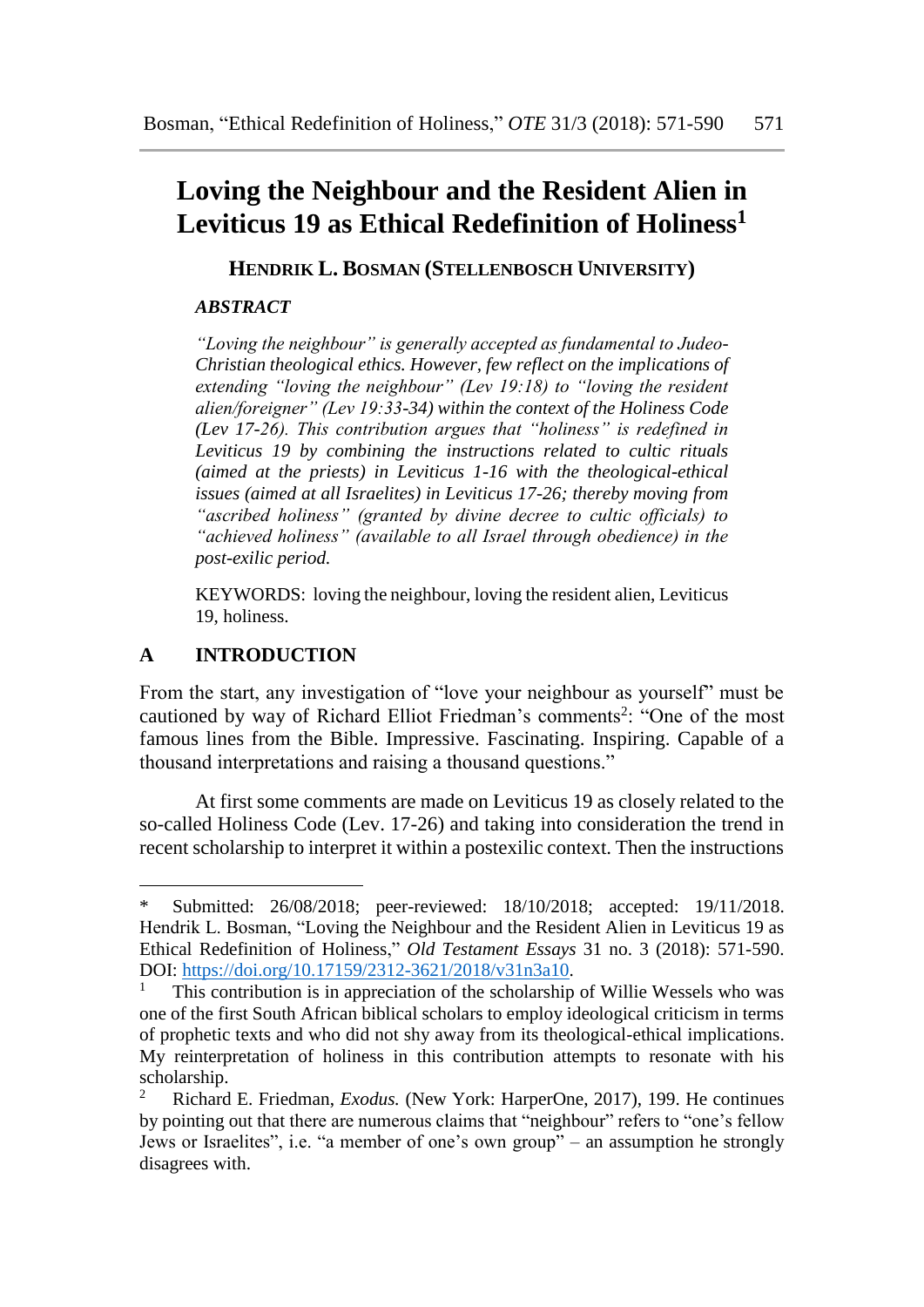to "love the neighbour" (Lev. 17:18) and "love the resident alien" (Lev. 19:33- 34) are discussed within their possible literary and historical contexts; after which it is reflected on how the underlying concept of "holiness" is probably influenced by the love commands in question. The methodological approach of this discussion can be characterised as a diachronically informed synchronic discussion of Leviticus 19, leaning towards situating it in a post-exilic context, possibly before the construction of the Second Temple (i.e. leading up to Ezra – Nehemiah).

## **B BRIEF COMMENTS ON LEVITICUS 19**

l

Ever since August Klostermann suggested that Leviticus 17-26 be called "Das Heiligkeitsgesetz", Leviticus 19 has been considered by the scholarly community to be part of the instructional section of the Pentateuch and several subsequent studies have focused on the legal dimension of chapter 19 as instructions that form part of a codex or collection of legal instructions.<sup>3</sup> In similar vein Samuel Driver (1891:43-48) identified a link between an older Exodus 20-23 and a younger Leviticus 19 as collections of diverse religious and ethical instructions.<sup>4</sup> In his influential commentary on Leviticus, Martin Noth described Leviticus 19 as part of a legal codex that is made up of diverging instructions applicable to daily life.<sup>5</sup> More recently Andreas Ruwe also paid special attention to the different types of instruction found in Leviticus and made a distinction between apodictic (chapters 11-18, 26-27) and casuistic (chapters 5-10, 20-25) laws.<sup>6</sup>

Jewish scholars have made influential contributions to the interpretation of the Holiness Code and the book of Leviticus, indicative of the importance attached to this book in Judaism. Baruch Levine argued for a close link between the Ten Commandments and Leviticus 19. Despite the diversity amongst the instructions collected in chapter 19, he is of the opinion that the theme of holiness provides cohesion within the chapter and resonates with the expression "a kingdom of priests in Exodus 19:6".<sup>7</sup> In his extensive commentary Jacob Milgrom made an important observation that the Holiness Code changes the emphasis in Leviticus 1-16 on ritual or cultic impurity to ethical uncleanness in

<sup>3</sup> August Klostermann, "Beiträge zur Entstehungsgeschichte des Pentateuchs," *Zeitschrift für die gesammte Lutherische Theologie und Kirche* 38/3 (1877) 416.

<sup>4</sup> Samuel R. Driver, *An Introduction to the literature of the Old Testament* 2 ed. (Edinburgh: T&T Clark, 1991), 43-48.

<sup>5</sup> Martin Noth, *Das dritte Buch Mose: Leviticus*. ATD. (Göttingen: Vandenhoeck & Ruprecht, 1966), 109-110.

<sup>6</sup> Andreas Ruwe, *"Heiligkeitsgesetz" und "Priesterschrift"*. *Literaturgeschichtliche und rechtssystematische Untersuchungen zu Leviticus 17,1–26,2.* FAT 26 (Tübingen: Mohr & Siebeck, 1999), 187-220.

<sup>7</sup> Baruch Levine, *Leviticus*. JPS. (Philadelphia: Jewish Publication Society, 1989), 124-125.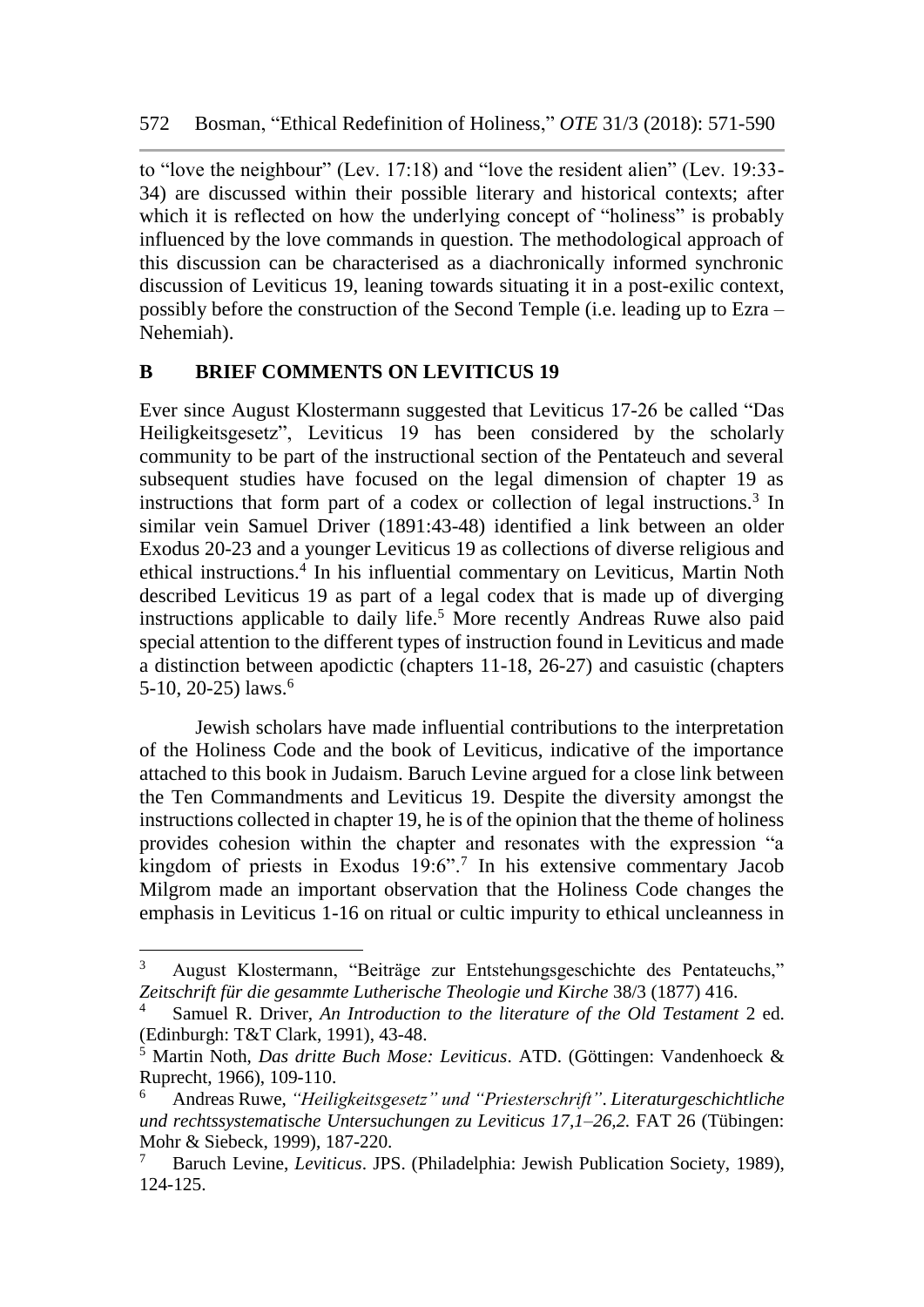chapters 17-27. According to Milgrom Leviticus 19 not only forms the centre of chapters 18-20, but also of the book of Leviticus and the Pentateuch as a whole.<sup>8</sup>

Within the context of the so-called Holiness Code Jay Sklar noted that chapters 18 to 20 form a chiasm, because chapters 18 and 20 address similar issues. Where chapter 19 is focused on what "holy practices" Israel should be doing, chapters 18 and 20 are concerned with what they should avoid.<sup>9</sup>

At first glance Leviticus 19 seems to address some diverging and disparate topics that do not allow for easy classification; but once note has been taken of the frequent use of the expression "I am the Lord (your God)", this chapter can be subdivided into 16 paragraphs<sup>10</sup> and three sections.<sup>11</sup> "Loving the neighbour" (Lev. 19:18) accordingly forms part of verses 11 to 18 focused on "good neighbourliness", while "loving the resident alien/stranger" (Lev. 19:34) forms part of "miscellaneous duties".<sup>12</sup> An important rhetorical device is the echoing of commands in different sections: loving the neighbour and the resident alien in verses 18 and 34; the fear of God motivates treating the weak fairly and honouring the old in verses 14 and 32.<sup>13</sup> An emerging scholarly consensus was eventually formulated by Lloyd Bailey when he identified the following subsections in Leviticus 19: a) fourteen sections ending with either "I am the Lord" or "I am the Lord your God"; b) the chapter begins (vv. 1-2) and ends (v. 37) with calls and exhortations for holiness to form an *inclusio*. 14

Besides the use of fixed expressions as indicators of the possible structuring of the theological-ethical argumentation in chapter 19, Erhard

<sup>8</sup> Jacob Milgrom, *Leviticus 17 – 22*. AB. (New York: Doubleday, 2000), 212-245.

<sup>9</sup> Jay Sklar, *Leviticus.* TOTC 3 (Downer's Grove: IVP Academic, 2014), 241.

<sup>10</sup> Christophe Nihan, *From Priestly Torah to Pentateuch*. FAT II/25. (Tübingen: Mohr Siebeck, 2007), 460-461 identified sixteen paragraphs or sections following on the introduction to the divine speech in vv. 1-2a: 2b; 3; 4; 5-10; 11-12; 13-14; 15-16; 17-18; 19-25; 26-28; 29-30; 31; 32; 33-34; 35-36; 37.

<sup>11</sup> According to Gordon J. Wenham, *The Book of Leviticus*. NICOT (Grand Rapids: Eerdmans, 1979), 264 the first section in Lev 19:2b-10 consists of four paragraphs "each concluding with the motive clause 'I am the Lord your God', while in the next section (19:11-18) there are also four paragraphs, but this time ending with 'I am the Lord', reaching a climax in 19:18)." The concluding section (19:19-37) begins and ends with "Keep my rules" in verses 19 and 37, and make use of both motive clauses ("I am the Lord" and "I am the Lord your God").<br> $\frac{12}{12}$  Workem *L* auttisus 263

<sup>12</sup> Wenham, *Leviticus*, 263.

<sup>13</sup> Wenham, *Leviticus*, 264.

<sup>14</sup> Lloyd R. Bailey, *Leviticus – Numbers*. Smyth & Helwys Bible Commentaries. (Macon: Smyth & Helwys, 2005), 227.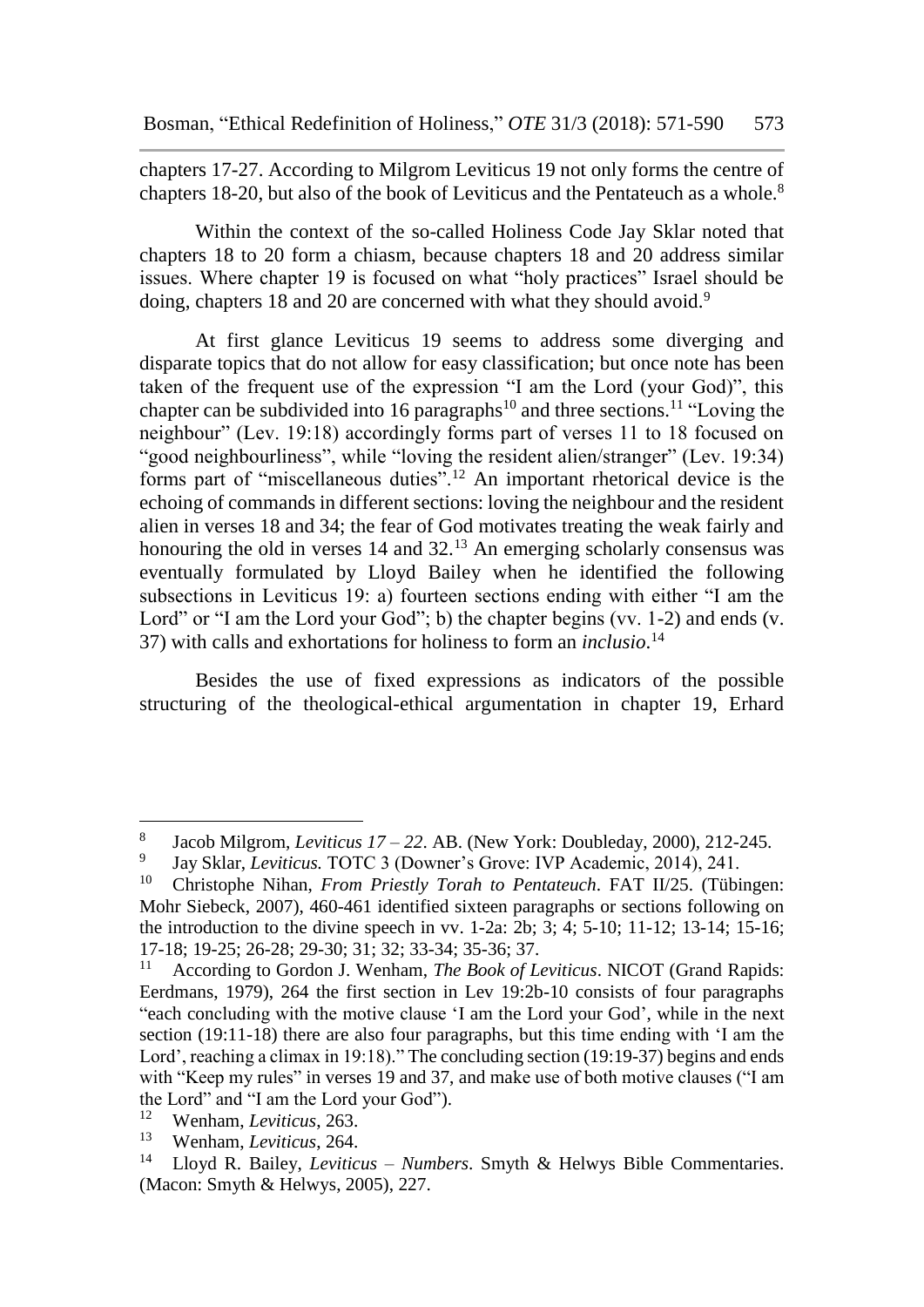Gerstenberger advanced the interesting argument that it is also important to take note of what instructions are formulated in the singular and what in the plural<sup>15</sup>:

- vv. 9-10 on the harvest (singular);
- vv. 11-12 on the behaviour towards the neighbour and God (plural);
- vv. 13-14 on social behaviour (singular);
- vv. 15-16 consist of legal proceedings (singular);
- vv. 17-18 on behaviour within the community (singular);
- v. 19 has a taboo against mixing (singular);
- vv. 26-28 on religious behaviour (plural);
- v. 29 prohibits prostitution (singular);
- v. 31 contains rules for religious behaviour (plural);
- v. 32 demands respect (singular);
- vv. 33-34 on strangers or resident aliens (the first prohibition is plural, while the second commandment is singular);
- vv. 35-36 concern honesty in commerce (plural).

The singular instructions seemed to be focused in vv. 9-18 and address "an individual male within the framework of his clan or immediate community"<sup>16</sup> . Although there is some similarity between the singular and plural instructions in chapter 19, one can identify a different life context in vv. 11-12, 26-28, 30-31 since it seem to presuppose "assembled listeners" and not individual instructions within the context of the (extended) family.<sup>17</sup> John Rogerson also takes specific note of the use of the second person singular and the second person plural, in close connection with the use of apodictic (no exceptions or conditions are mentioned) and casuistic (specific context or circumstances are pointed out) instructions. The second person singular instructions are presumed to be related to issues concerning social justice, while

<sup>15</sup> Erhard S. Gerstenberger, *Leviticus. A Commentary*. OTL. (Louisville: Westminster/John Knox, 1996), 26-264.<br> $\frac{16}{16}$  Carstanberger Leviticus 262

<sup>16</sup> Gerstenberger, *Leviticus*, 262.

<sup>17</sup> Gerstenberger. *Leviticus*, 262 is very specific when he identifies the audience of the plural priestly instructions as being "the Jewish religious community during the Persian period".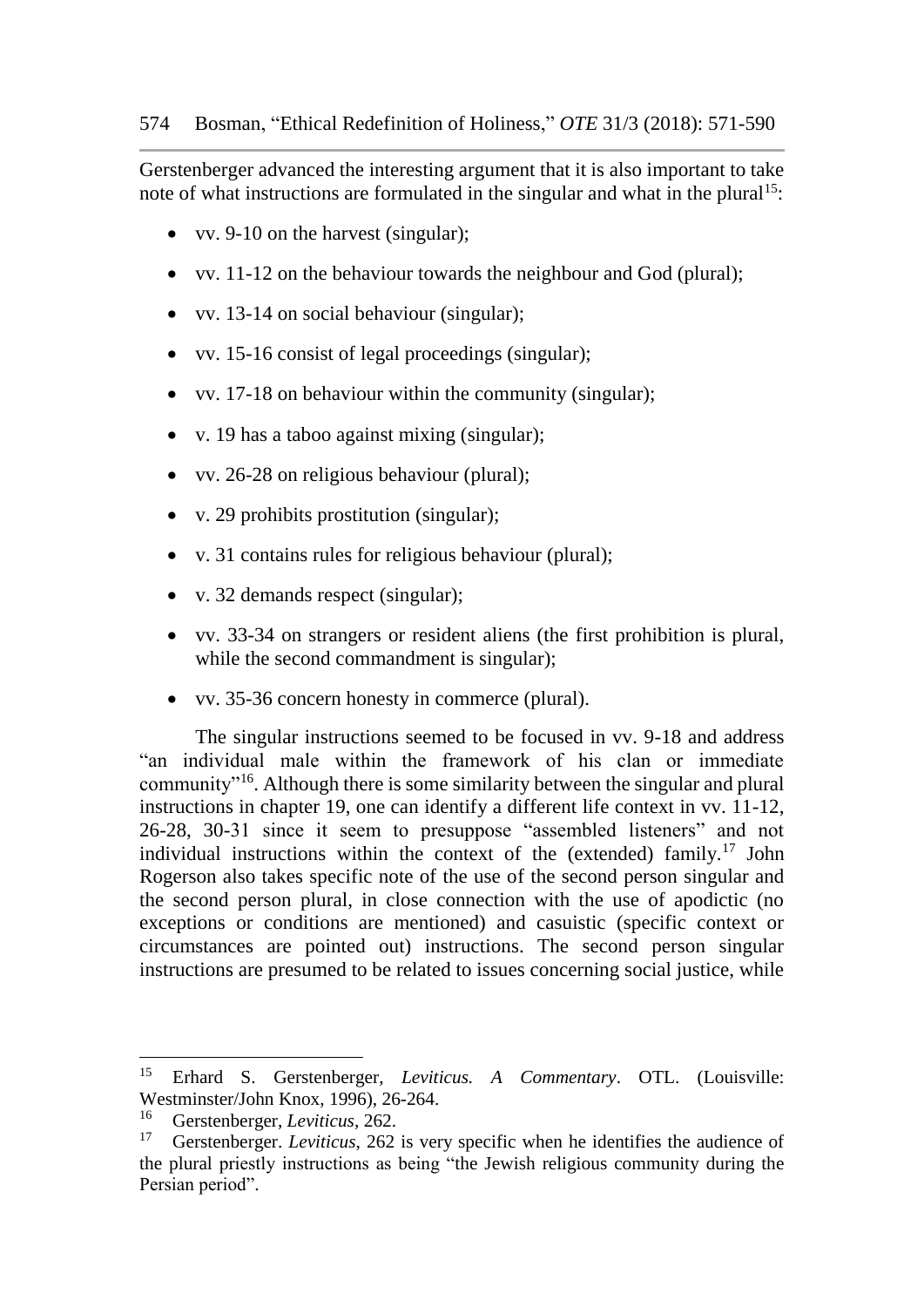the second person plural instructions resemble seven of the Ten Commandments.<sup>18</sup>

With the exception of the so-called Kaufman School, the dating of Leviticus 19 in recent scholarship has oscillated between exile and post-exile<sup>19</sup>. While Ruwe opted for an exilic dating due to the need to redefine holiness outside of Israel in the Diaspora<sup>20</sup>, Henk Jagersma considered Leviticus 19 to be a summary of the most important ideas in the Old Testament in the time during and after the exile to enhance and maintain identity after the demise of the Judean monarchy: a) the prophetic tradition in 19:13-18; b) the priestly and cultic traditions in 19:9, 19, 23-31, 33-36 and  $37<sup>21</sup>$ . Leviticus 19 has even been depicted by Michael Rooker as "the highest development of ethics in the Old Testament", which might be somewhat of an overstatement, but it at least can be taken into consideration as to "what it meant for Israel to be a holy nation" – as described in Exodus  $19.6$ <sup>22</sup>

Although many scholars in the past disputed the literary coherence of Leviticus 19, some detected a "manifest similarity of some laws with the Decalogue" and thus recent research has attempted to identify a "comprehensive structure in this chapter" corresponding with the Ten Commandments, even though no consensus has been reached on this point either<sup>23</sup>. Scholars like Rogerson consider it probable that Leviticus 19 "contains an expanded version" of the Ten Commandments, that "it is made up of a combination of at least two originally separate collections of commandments" and that "it is an attempt to redefine the meaning of holiness<sup>24"</sup>. Rogerson goes as far to identify social justice as an important concern in chapter 19: a) vv. 9-10 require the owner of a field not to harvest the edges and "to leave some produce for the poor and the sojourner" etc.; b) v. 13 protects the hired day labourer; c) according to v. 14

<sup>18</sup> <sup>18</sup> John W. Rogerson, "Leviticus 19 and the meaning of Holiness." In *Leviticus in Practice*, (ed. John W. Rogerson, Dorset: Deo Publishing, 2014), 48-53. It is also possible to argue that the instructions in the plural are older and the instructions in the singular represent the exilic and postexilic focus on individual responsibility as opposed to older corporate responsibility.

<sup>19</sup> Like Milgrom, *Leviticus*, 2000, Israel Knohl, *The Sanctuary of Silence: The Priestly Torah and the Holiness School* (Minneapolis: Fortress, 1995) denied that the Holiness Code made use of Deuteronomic material and that although the so-called Holiness redaction was younger than Priestly source material both are situated before the Babylonian Exile – circa  $8^{th}$  Century B.C.E.<br><sup>20</sup> Puwe *"Heiligkeitsgesetz"*, 187,220

<sup>20</sup> Ruwe, *"Heiligkeitsgesetz"*, 187-220.

<sup>21</sup> Henk Jagersma, *Leviticus 19*. (Assen: van Gorcum, 1972), 9-11 & 133-144.

<sup>22</sup> Michael F. Rooker, *Leviticus*, NAC 3A. (Nashville: Broadman & Holman, 2000), 250.

<sup>&</sup>lt;sup>23</sup> Nihan, *Priestly Torah*, 460.<br><sup>24</sup> Pogerson "Levitieus 10" *A* 

Rogerson, "Leviticus 19", 43.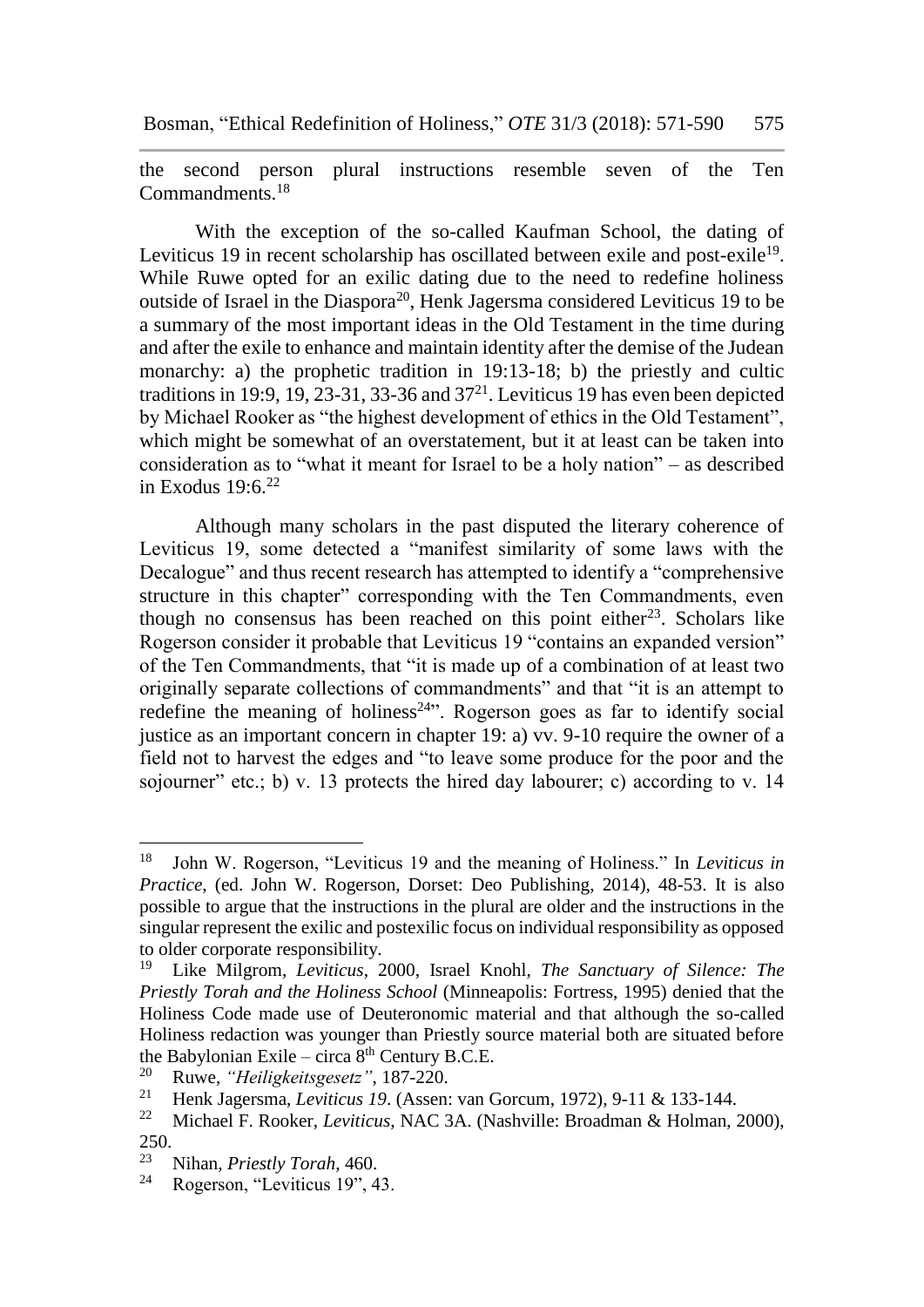there is a prohibition on cursing the deaf or causing the blind to stumble; d) v. 15 enjoins "impartiality in justice"; e) v. 18 prohibits the taking of vengeance.<sup>25</sup>

In a major commentary on Leviticus Thomas Hieke points out that Leviticus 19 is, in many ways, a peculiar ("einzigartiges") chapter that established itself as central to the Torah due to subsequent rabbinical interpretation. Despite the obvious fact that it contains an extensive collection of diverging social and religious instructions, cohesion is created by the consistent interconnectedness of cult and ethics ("das Kultische und das Ethische [sind] untrennbar miteinander verknüpft") and by the repeated call to be "holy" ("Aufruf zur Heiligkeit dient als Überschrift")<sup>26</sup>. The interconnectedness of cultic practice and ethics must not be understood as a linear progression from cult to ethics, since cultic practice also co-existed with the ethical emphasis in the time after the exile. Esias Meyer develops this argument by Hieke when he points out that the Holiness Code was aimed at different Jewish faith communities: "*both* people living in the land with access to the cult *and* those living in the diaspora with no cult in sight. $27$ "

## **C 'LOVING THE NEIGHBOUR' IN LEVITICUS 19:18**

Before sharpening the focus on 19:18, one must take note that in verses 13–18 both negative and positive instructions are directed to the neighbour (*rēaʻ*) do not defraud or rob your neighbour (v. 13) and do not endanger your neighbour's life (v. 16). Juxtaposed to the negative formulations, two positive points are then emphasised<sup>28</sup>: i) To rebuke your neighbour when sin was committed in verse 17. ii) To love your neighbour as yourself in verse 18.

As pointed out by James Watts Leviticus 19:18 has been one of the most influential verses, not only in the book of Leviticus, but possibly in the whole of the Hebrew Bible or Old Testament because both New Testament and Rabbinic literature cite it as foundational for all biblical law. Leviticus 19:18 "provides a religious basis for principled (deontological) approaches to ethics" and in

<sup>&</sup>lt;sup>25</sup> Rogerson, "Leviticus 19", 43-54. The related instructions on resident aliens or foreigners in vv. 33-34 will be discussed later on.

<sup>26</sup> Thomas Hieke, *Levitikus 17-26*. HThKAT (Freiburg: Herder, 2014), 702-703. In this regard Bailey, *Leviticus*, 25 draws attention to the fact that the refrain-like motivations, "I am the Lord" and "I am the Lord your God", are with one exception, only to be found in Leviticus 18-26 and this "suggests that these chapters have a separate origin"; and in similar vein the admonition "You shall be holy", with also one exception, is "found only in chapter 19 and following".<br><sup>27</sup> Esias Meyer, "The Reinterpretation of the Decal

<sup>27</sup> Esias Meyer, "The Reinterpretation of the Decalogue in Leviticus 19 and the Centrality of the Cult", *SJOT* 30:2 (2016), 214.

<sup>28</sup> Sklar, *Leviticus*, 247.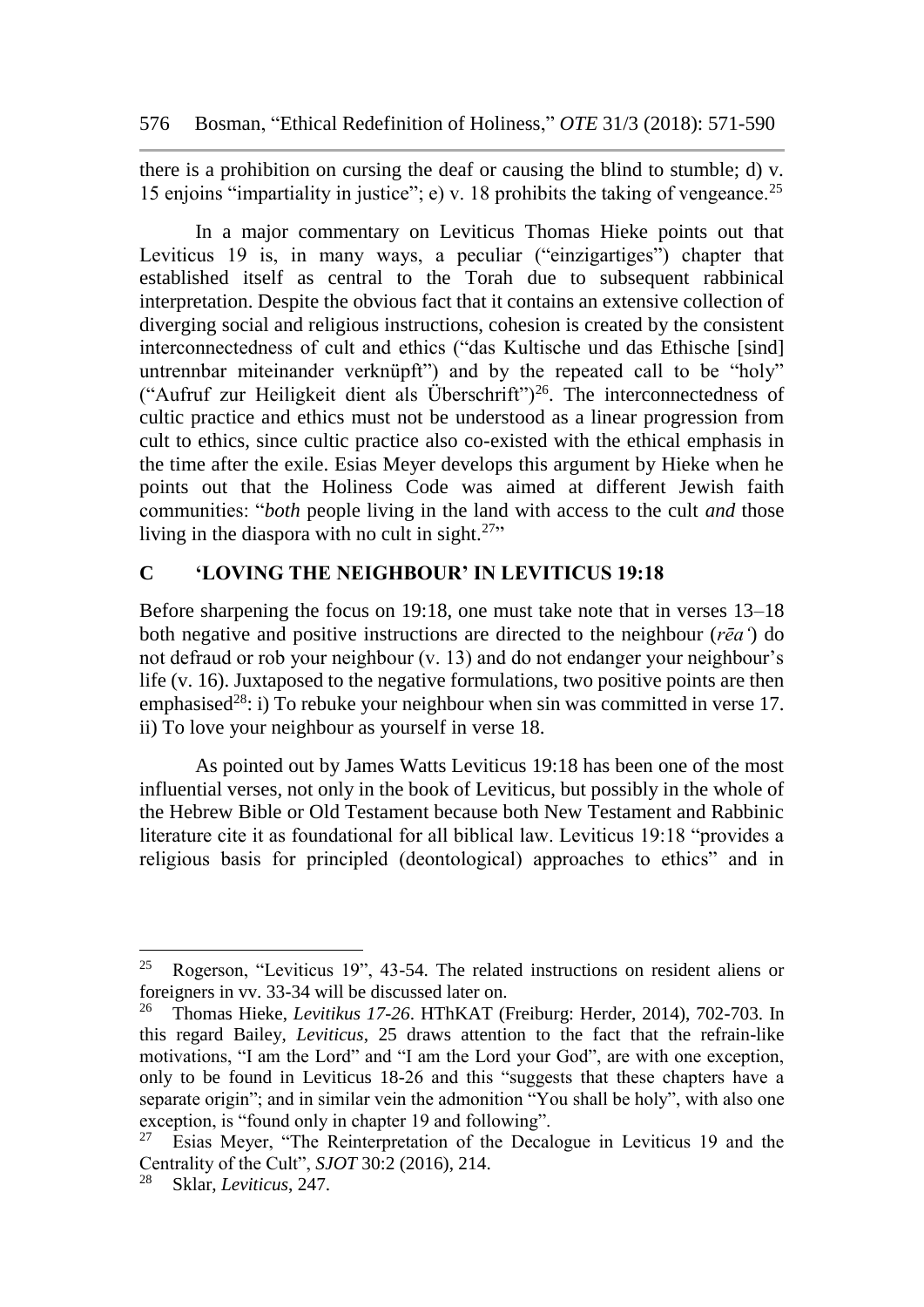addition "it provides the rationale for setting aside or reinterpreting many of the Pentateuch's other laws and regulations..."<sup>29</sup>

Against the background of the research on Hebrew prepositions by Ernst Jenni<sup>30</sup>, John Rogerson points out that the verb *'ahāb* / "to love" is not followed by the direct object in both vv. 18 and 34, but the indirect object indicated by the preposition *l`*, meaning "you shall show love *to*" or more actively "act generously towards"<sup>31</sup>. Thus the phrase "as yourself" in both vv. 18 and 34 can best be understood as "who is like yourself". Stephen Sherwood (2002:77) concurs with Abraham Malamat (1990:50-51) that the unusual construction *'ahāb l*<sup>*e*</sup>(instead of the more usual *'ahāb `et*) can best be translated as "to be of use to" and in view of the three other occurrences (1 Kgs. 5:1, 15; 2 Chr. 18:28- 19:2) "it would be best to understand the phrase in terms of covenant relationship."<sup>32</sup>

The first reference to *rēaʻ* / "neighbour" in the Old Testament is in Genesis 11:3. As part of the etiological story of the tower of Babel or Babylon, that explains "the origin of different nations and languages." It involves every person on earth: "and they said each to his *rēaʻ* …"<sup>33</sup> A similar trend can be found in the next reference to *re`a* in Genesis 38, in the story of Judah and Tamar. Here Judah refers to Hirah (an Adullamite and a Canaanite) as a *rēaʻ* Friedman recently came to the conclusion: "Those people who have been reading the verse as meaning just-your-own-kind were misreading the immediate context of the passage and completely missing its total context in the Bible."<sup>34</sup>

Before focusing on the research conducted during last few decades one can refer to early Jewish scholarship since the reception of the command to "love your neighbour as yourself" within rabbinic scholarship reveal different modes of interpretation that were continued in subsequent interpretation up to the past century<sup>35</sup>: While Hillel reformulated the positive commandment in a negative manner ("What is hateful to you, do not do to your comrade") $36$ , Akiba considered the commandment to be "a central principle in the Torah" and this

<sup>&</sup>lt;sup>29</sup> James W. Watts, *Leviticus* 1-10. HCOT (Leuven: Peeters, 2013), 133.<br><sup>30</sup> Ernst Janni, *Die hebraïschen Pränositionen III, Die Pränosition Lames* 

<sup>30</sup> Ernst Jenni, *Die hebraïschen Präpositionen III. Die Präposition Lamed*. (Stuttgart: Kohlhammer, 2000), 122.

 $\frac{31}{32}$  Rogerson, "Leviticus 19", 45.<br> $\frac{32}{10}$  Stephen K Sherwood L

<sup>32</sup> Stephen K. Sherwood, *Leviticus, Numbers, Deuteronomy.* Berit Olam (Collegeville: Liturgical Press, 2002), 77. Abraham Malamat, "Love your neighbour as yourself: What it really means." *BAR* 16/4 (1990), 50-51. Fortunately, the certainty of the latter contribution did not inhibit further research – who can claim to know what any text "really means"?<br>
Friedman, Exedus 2

<sup>&</sup>lt;sup>33</sup> Friedman, *Exodus*, 209-210.<br><sup>34</sup> Friedman, *Exodus*, 212.

<sup>34</sup> Friedman, *Exodus*, 212.

<sup>35</sup> Levine, *Leviticus*, 130.

<sup>36</sup> Levine, *Leviticus*, 130.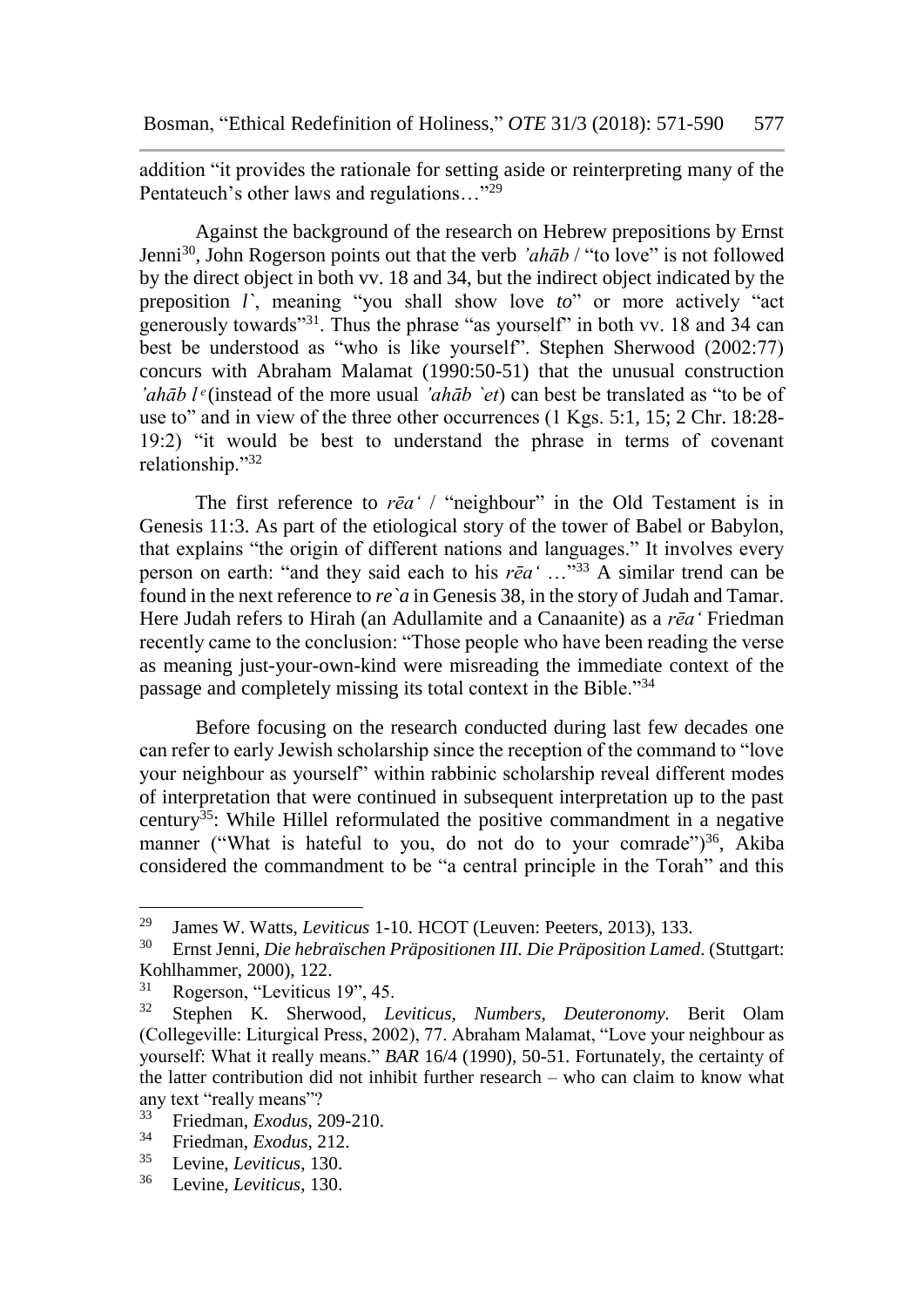allows an interesting comparison with the early Christian communities as reflected in the New Testament. Joel Kaminsky highlighted the fact that Rabbi Akiba was convinced "that this commandment applies to all humanity and not just one's fellow Israelite."<sup>37</sup>

One should be cautious not to jump to any anachronistic and superficial conclusions about the meaning of the instruction to love the neighbour. Although "loving" in the Old Testament had an affectionate side to it (Gen. 29:18 & 34:3), it is also often used in close relationship to the covenantal relationship between Israel and God<sup>38</sup>. Therefore, it is dangerous to misunderstand "love" in this context primarily as romantic or even charitable, because "love" in the Ancient Near East was "wholly community-related and for that reason also a 'political' term" that resonated with loyalty.<sup>39</sup>

Echoing the debate between Leo Baeck and Adolf von Harnack, continued by Martin Buber, Andreas Schüle considered whether the Jewish and Christian receptions of the command to love your neighbour can be used as examples to juxtapose Judaism as a "Religion des Altruismus" and Christianity as a "Religion des Egoismus". According to Judaism the self is completed through love and justice for the neighbour or other, while Christianity presupposes the completeness of humankind and of the self that is complemented by self-love.<sup>40</sup> Schüle concludes that Judaism cannot be depicted as the religion in which only the neighbour but not the enemy is loved, nor can Christianity be explained with the generalisation that it is egocentric due to taking the self-love as yardstick for the love of the other $4<sup>1</sup>$ . Thus, the emphasis is on the equivalence between self and other with a qualified priority of the other in this asymmetrical relationship<sup>42</sup>.

During the previous year Dorothea Erbele-Küster developed the following thesis with regards to the interpretation of the love command<sup>43</sup>: the

 $37$ Joel S. Kaminsky, "Loving One's (Israelite) Neighbour: Election and Commandment in Leviticus 19", *Interpretation* 62/2 (2008), 132.

 $\frac{38}{39}$  Kaminsky, "Loving", 125.

<sup>39</sup> Gerstenberger, *Leviticus*, 272.

<sup>40</sup> Andreas Schüle, " 'Denn er ist wie Du'. Zu Übersetzung und Verständnis des alttestamentliche Liebesgebot in Lev 19,18", *ZAW* 113 (2001), 515-534.

<sup>&</sup>lt;sup>41</sup> Schüle, "Liebesgebot", 534.<br><sup>42</sup> Bishard A Albae, "Asymme

Richard A. Albee, "Asymmetrical Continuity of Love and Law beteen the Old and New Testaments: Explicating the Implicit Side of a Hermeneutical Bridge, Leviticus 19:11-18", *JSOT* 31/2 (2006), 166.

<sup>43</sup> Dorothea Erbele-Küster, "Zur Anthropology der Ethik der (Liebes) Gebote," *in Individualität und Selbstreflexion in den Literaturen des Alten Testaments*. VWGTh 48 (eds. Andreas Wagner & Jürgen van Oorschot; Leipzig: Evangelische Verlaganstalt, 2017), 341-347. She is interested in the anthropology of the ethics of the love commandments, especially in the Holiness Code of Leviticus and in Deuteronomy. This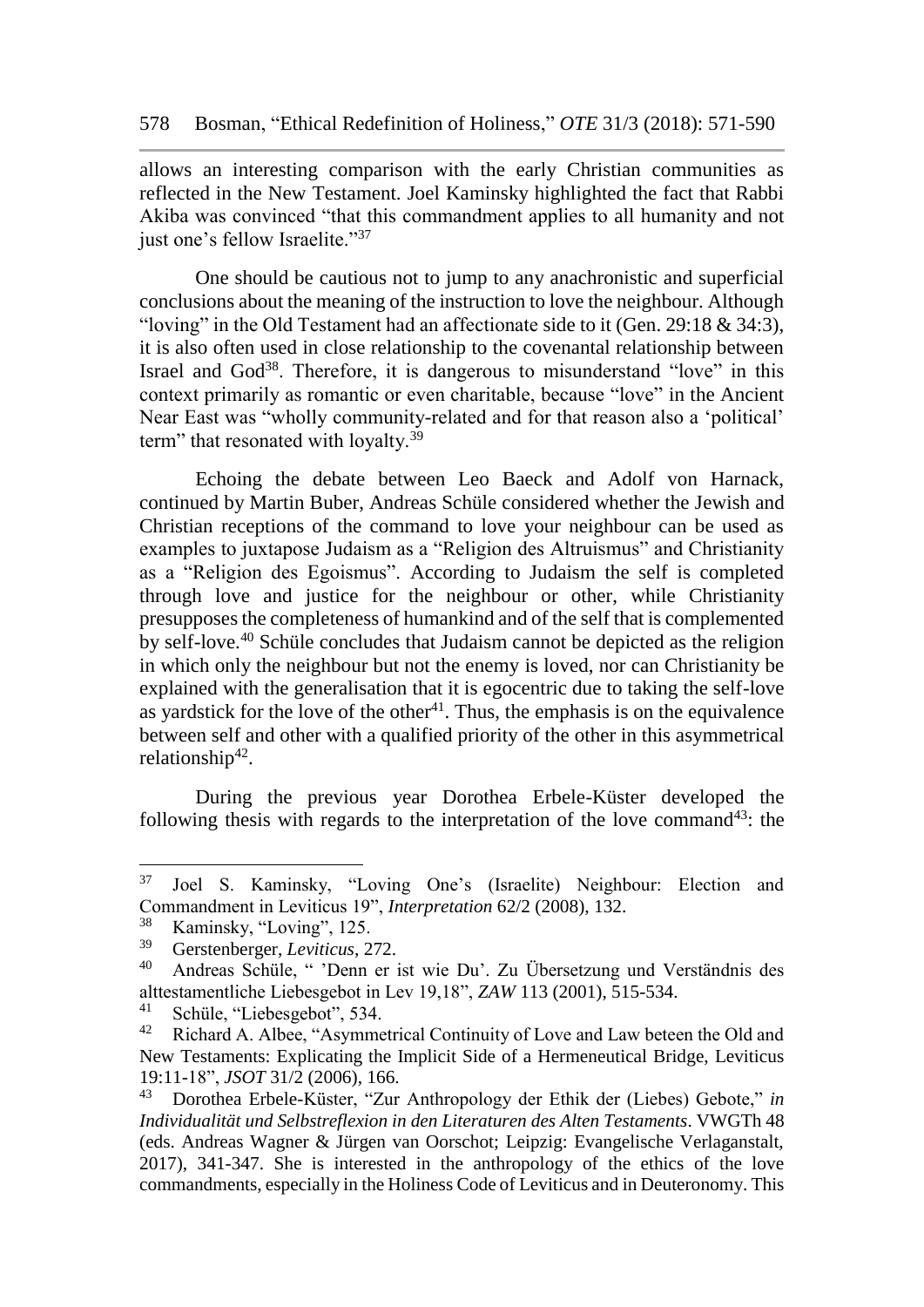love commandment implies the self and the ability to self-reflect. She does not juxtapose love as an emotion and as a rational or political concept, because she combines both by presupposing the embodiment of love (in agreement with Judith Butler), with the heart, as the centre and or locus of decision making. Leviticus 19 is considered by her to be a summary ("Kompendium") of the theology and ethics of the Holiness Code that is characterised by the combination of cultic and ethical issues and that contain examples overlapping with elements of the Decalogue, Covenant Code and Deuteronomic Code. Leviticus 19 contains an ethic of imitating God (*imitatio Dei*), more specifically, imitating the acts of God that takes special care of the afflicted and the vulnerable members of society – such as foreigners and resident aliens.

## **D "LOVING THE RESIDENT ALIEN" IN LEVITICUS 19:33-34<sup>44</sup>**

There seems to be a tendency in Leviticus 19 to develop an issue mentioned in the first half of the chapter in the second half of the chapter. For example, the "issue of oppression appears in both v. 13 and v. 33" and refers to "problems that develop from boundaries between neighbours of the same nation"; in a similar way the love for the neighbour in v. 18 is developed by the love for the sojourner or resident alien in v. 34<sup>45</sup>. This trend was also identified by other scholars like Wenham when he observed that the "great command to love one's neighbour as oneself is specifically extended here" (vv. 33-34) "to cover the foreign residents" by using "almost identical phraseology"<sup>46</sup>. In similar vein Nihan (2007:475) pointed out that the "last three units of ch. 19, v. 32, 33-34 and 35-36 conclude the second half of the chapter" and all three are "consistently built in parallel with v.13-18" complementing this ethical series by an exegesis of the Ten Commandments, the Covenant Code and the Deuteronomic Code<sup>47</sup>.

In verse 33 the command not to mistreat the "stranger" or "resident alien" possibly alludes to "economic exploitation" since certain legal rights, like the

approach is predicated by the question whether humankind in the Hebrew Bible or Old Testament experienced a sense of individuality that allowed persons to self-reflect and make conscious decisions on how to act ("Die Frage ist also, wie das Verhältnis des Einzelnen zur sozialen und religiösen Ordnung zu denken ist.")<br><sup>44</sup> The term ger has been translated differently: foreigner

The term *gēr* has been translated differently: foreigner, immigrant, sojourner, stranger etc – in this contribution I have opted for "resident alien" since it describes a category that combines being part of a local society and having a history of coming from somewhere else.

<sup>45</sup> Jin-Myung Kim, *Holiness and Perfection: A Canonical unfolding of Leviticus 19* (Bern: Peter Lang, 2011), 60.

<sup>46</sup> Wenham, *Leviticus*, 273.

<sup>47</sup> Nihan, *Priestly Torah*, 475 continues by arguing the importance of this literary procedure that "mirrors the entire process of inner-biblical exegesis upon which the legislation of ch 19 as a whole is built".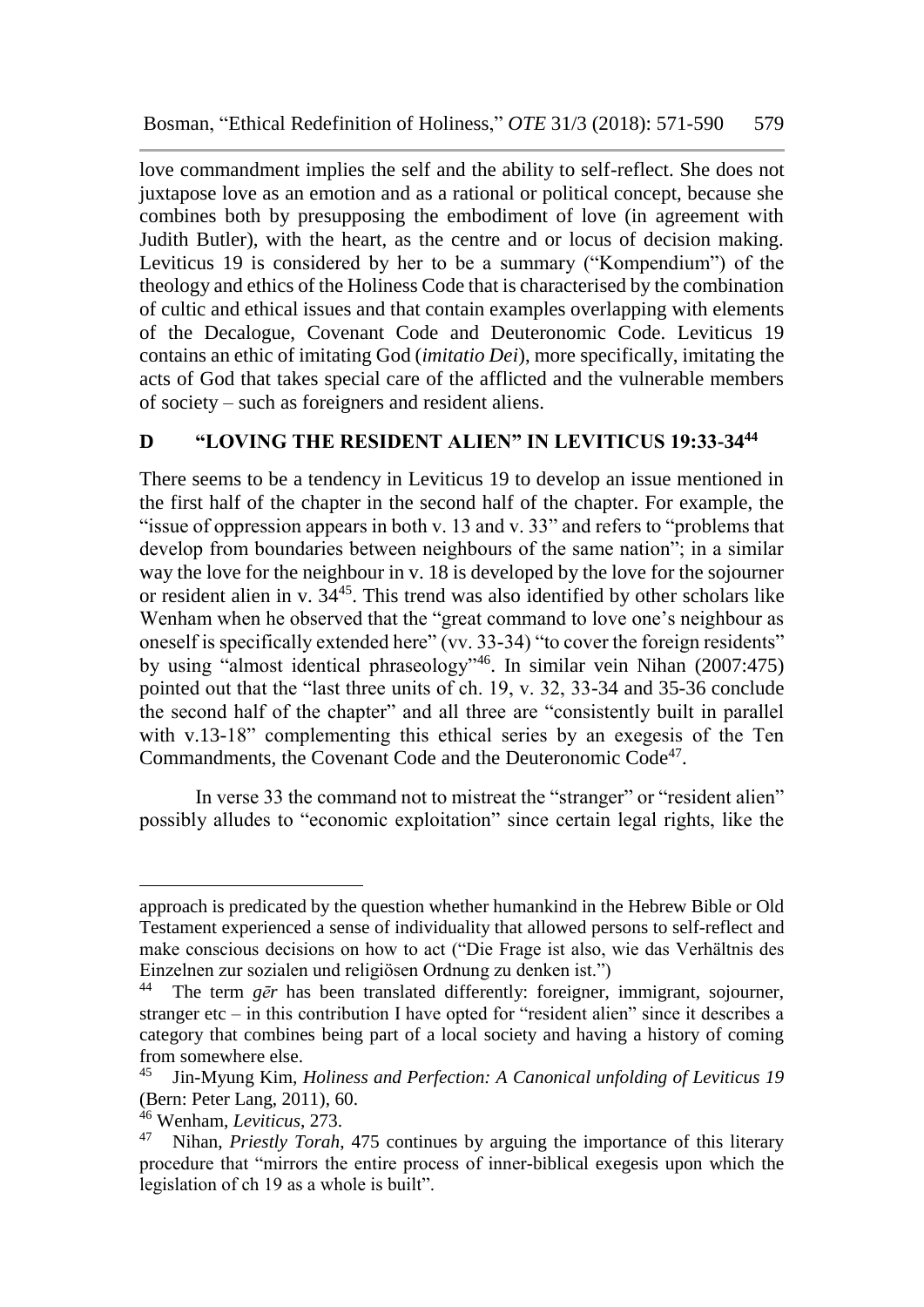owning of property, were denied<sup>48</sup>. The "proper treatment of the alien is a common theme in the Old Testament that is often juxtaposed, as in this context, to the reality that the Israelites themselves were once slaves in the land of Egypt (19:36; Ex 22:21; 23:9; Deut 10:19; 24:17-18)"<sup>49</sup> .

Verse 34 links up with the previous verse, but now commands Israel "to treat resident aliens with full justice", similar to the "neighbour" or "native-born" in verse 18<sup>50</sup>. The term *gēr* is usually translated as "resident alien" or "sojourner", referring to a foreigner who lives inside Israel or later Yehud.<sup>51</sup>

There is a difference of opinion on whether the concern for the foreigner or resident alien only refers to those who live in Israel or whether all foreigners outside Israel are also included. Some scholars like *Jin-Myung Kim* are of the opinion that Leviticus 19 "does not refer to people who live outside of the land, but to those who live inside the land" and therefore it is argued that "the commandment of love for the sojourner in v.34 does not include all foreigners and other nations, and is different from Jesus' commandment of love for humanity (Matt 5:44; 10:25-37)<sup>52</sup>. Other scholars argue that the instructions to love the neighbour and the resident alien or stranger must be interpreted within the context of "the shared connection and mutual responsibility of human beings living in a community of faith" and the specific mentioning of the resident alien in 19:34 is a clear indication of its inclusion in the faith community and that a "new dimension (is) now given to the old familial ethos $"^{53}$ .

The related term "*'aezrāh*" is translated as "native-born" who possesses the land.<sup>54</sup> In this regards Hieke  $(2014:754-756, 1147)$  develops the following argument.<sup>55</sup> Following on the caring for the elderly, the "resident alien" (*ger*) is addressed in 19:33 and the "Einheimische" *(*'*aezrāḥ*) as someone born in Israel according to 19:34. There is a surprising equivalence between *gēr* and '*aezrāḥ* in this development of the concept of the "resident alien". God seems to provide the example in Deut 10:18-19 on how to care for the foreigner or resident alien by feeding and clothing – love for the resident alien is thus "weniger emotional,

<sup>48</sup> Levine, *Leviticus*, 134.

<sup>49</sup> Rooker, *Leviticus*, 263.

<sup>50</sup> Sklar, *Leviticus*, 252.

<sup>51</sup> According to Mark A. Awabdy, *Immigrants and Innovative Law. Deuteronomy's Theological and Social Vision for the 'ger'.* FAT 2/67. (Tübingen: Mohr Siebeck, 2014), 3 the noun *gēr* is used 92 times and the verb *gur* 83 times in the HB/OT and generalising conclusions about the respective meanings are ill advised because they "are not interchangeable in each context due to different subjects and locations of residence."<br> $52 \text{ Kim}$ 

<sup>52</sup> Kim, *Holiness and Perfection*, 60-61.

<sup>53</sup> Gerstenberger, *Leviticus*, 272.

<sup>&</sup>lt;sup>54</sup> Kim, *Holiness and Perfection*, 60<br><sup>55</sup> Highe *Levitibus* 754, 756 & 1147

<sup>55</sup> Hieke, *Levitikus*, 754-756 & 1147.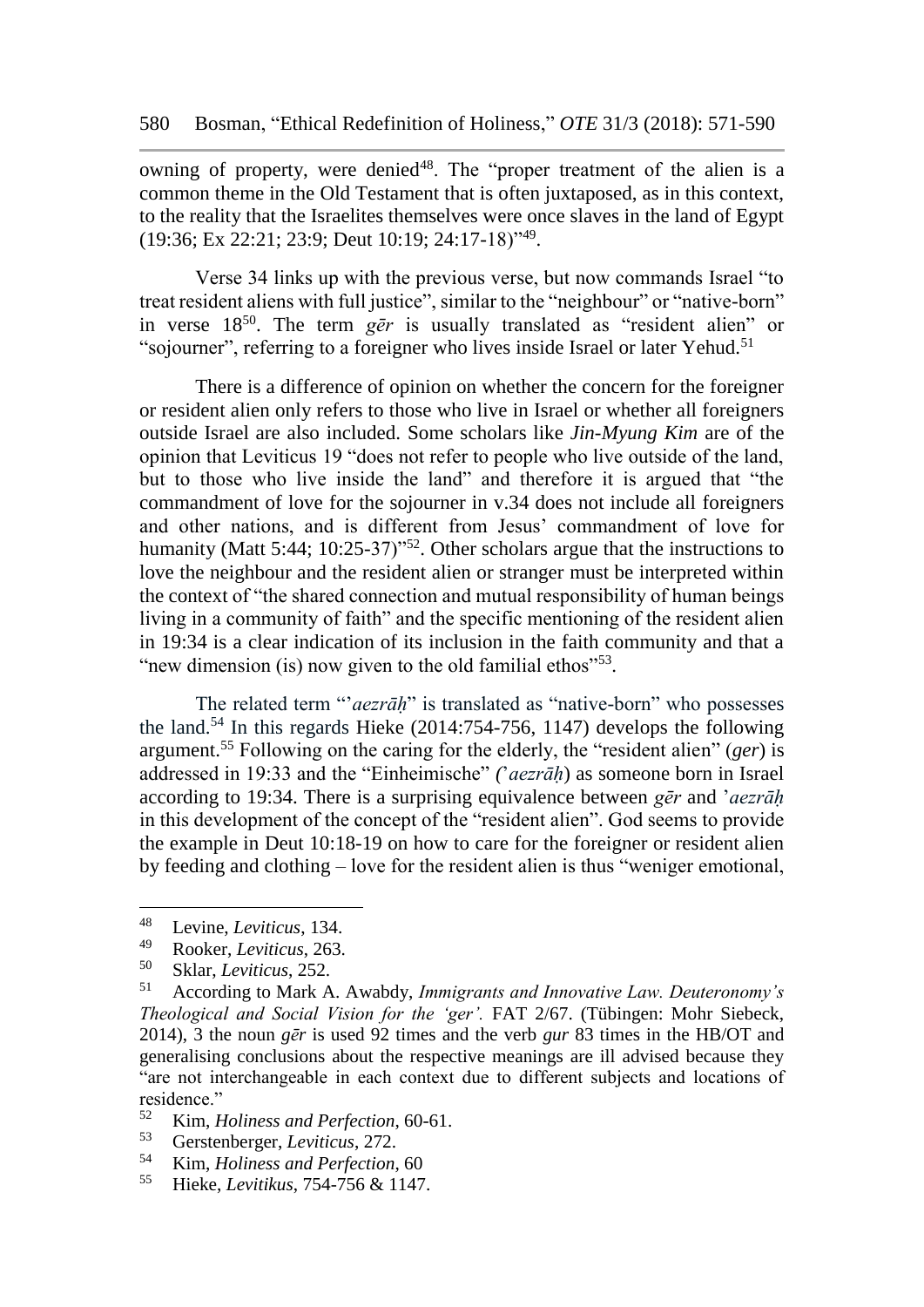sondern eher praktisch ausgerichtet<sup>356</sup>. The social-historical background to this development of the love for the neighbour and the resident alien is the post-exilic period when "Israel" existed in a "mixed society" ("Mischgesellschaft"). The "intergrierte Fremde*"* becomes a characteristic of the self-understanding of "Israel" that critiques an exclusive perception and advocates an inclusive approach to being Israel.

Although the "wirkungsgeschichtliche Höhepunkt*"* of Leviticus 19 is the command to love the neighbour in 19:18, it is crucial to note the "neighbour" ("der Nächste*"*) is reinterpreted in 19:33-34 to include the "resident alien" or "stranger"<sup>57</sup>.

It is therefore not surprising that the "resident alien" or "stranger" is often referred to in the second half of the book of Leviticus. The instruction to take care of the resident alien or stranger does not endanger the holiness of Israel, since it becomes a prerequisite for its holiness! Similar to the discussion concerned with the neighbour, Rogerson argues that the expression "as yourself" should be translated as "who is like yourself" and therefore the "stranger shall be like a native among you, and you shall treat him generously because he is like yourself".<sup>58</sup>

The reason why a resident alien or foreigner resided in Israel or Yehud probably influenced the way in which the concept of a *gēr* was understood. Bailey drew scholarly attention to the fact that: "Foreigners attached themselves to Israel for a variety of reasons… according to 2 Chr 2:17, Solomon's census revealed that there were 153,600 'aliens' in the country… mostly labourers with marginal sustenance and thus linked with the poor and needy (Lev 19:10; 23:22; 25:6)".<sup>59</sup> The "bottom line" motivation for caring for the stranger is clear: "Israel's ancestors had once been aliens in the land of Egypt…" The memory of their status, as well as awareness of God's mercy in delivering them, became a powerful motivation to ethical concern for those of similar status in subsequent ages.<sup>60</sup> Therefore, the memory of Israel as sojourners or resident aliens in Egypt motivates the prohibition of oppression in v. 33 and the love for resident aliens in v.34.

<sup>56</sup> <sup>56</sup> Hieke, *Levitikus*, 755.<br><sup>57</sup> According to Hieke *I* 

<sup>57</sup> According to Hieke, *Levitikus*, 1147 the "neighbour" seems to be anyone in need of compassion and care: "Auch der Arbeits-migrant, der sich au seiner Notlage heraus in Israel niedergelassen und um Lohn verdungen ist, ist ein Mensch "wie du" – für seine Bedürftigkeit fordert das göttliche Gebot entsprechende Abhilfe."<br><sup>58</sup> Bogerson "Leviticus 19" 45

 $58$  Rogerson, "Leviticus 19", 45.

<sup>59</sup> Bailey, *Leviticus*, 240

<sup>60</sup> Bailey, *Leviticus*, 240-241. This observation by Bailey must be read in close conjunction with the contrasting opinion argued by Albertz summarised in the following paragraph.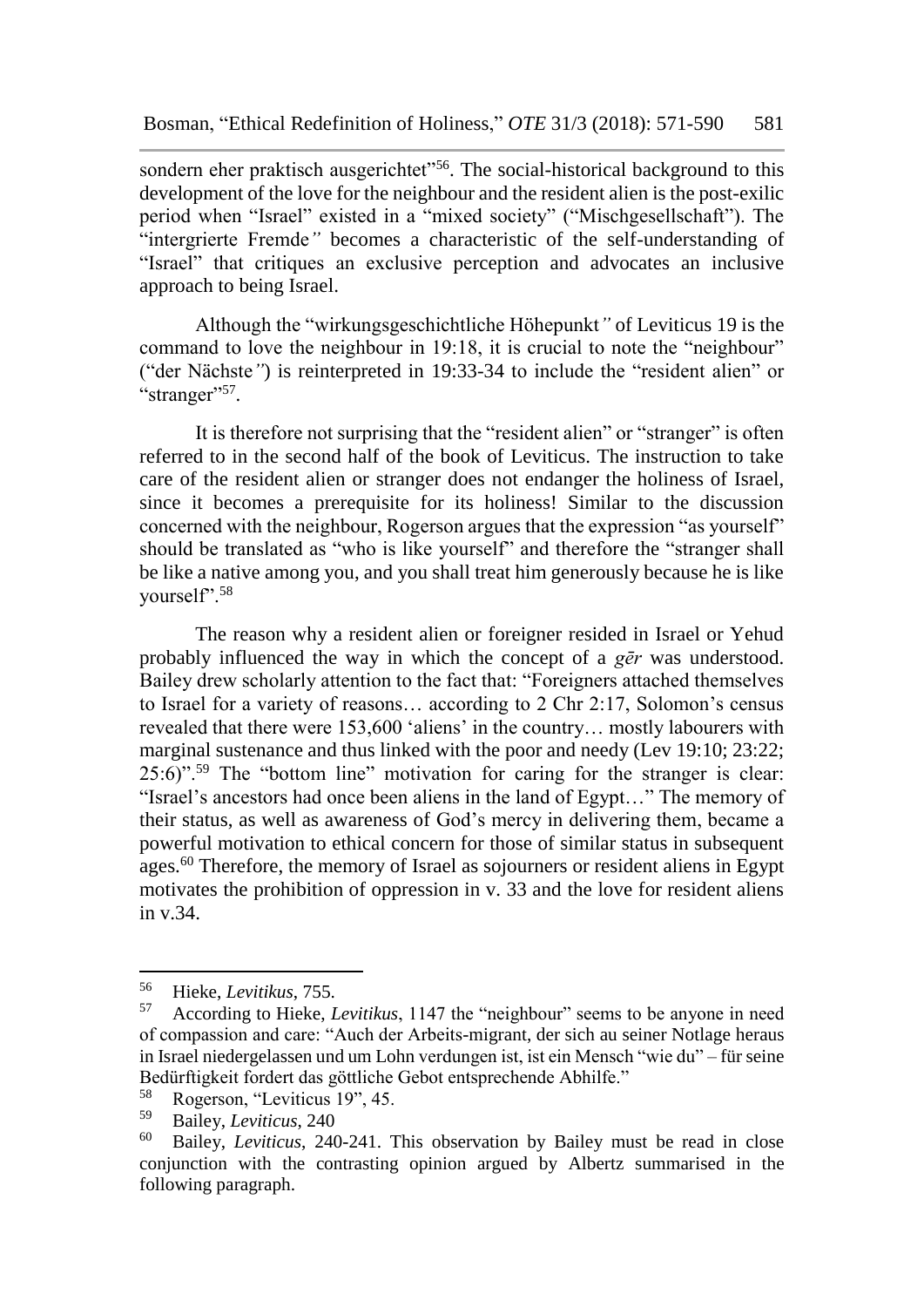#### 582 Bosman, "Ethical Redefinition of Holiness," *OTE* 31/3 (2018): 571-590

When discussing the *gēr* in the Holiness Code one has to take into consideration how Deuteronomy formulated instructions related to foreigners and resident aliens. Rainer Albertz agrees with Dieter Vieweger that the social status of the *gerîm* in the Holiness Code differs from its status presupposed by the Deuteronomic Code<sup>61</sup>. According to Deuteronomy 16:9-15 "resident aliens" were admitted to some of the pilgrimage feasts at the central sanctuary, but their inclusion in cultic meals can be considered to be a form of charity because these *gerîm* were so poor that they could not sacrifice themselves.

By contrast, priestly scribes responsible for the so-called Holiness Code (Lev 17-27) in the fifth century BCE, "opened the central cult to wealthy resident aliens of the Persian province Jehud, who were able to bring their own sacrifices, even expensive holocaust offerings."<sup>62</sup> Being sensitive to the use of anachronistic terminology Awabdy formulates certain caveats for using "immigrant" as translation for *gēr* in Deuteronomy that are pertinent to the discussion of the Holiness Code: "modern ethno-political connotations must not be superimposed onto *gēr* in the OT" because the Old Testament is "not explicitly interested in the *birth, language and culture* of the *gēr*, nor the length of time that a *gēr* chooses to live in Israel or Judah…"<sup>63</sup>

To take one step back again: the instruction to love the resident alien has significant implications for the interpretation of the instruction to love the neighbour: recently Friedman again countered the claim that 19:18 is only applicable to fellow Israelites or Jews by pointing out that there are 52 instructions in the Pentateuch that demand "just, equal treatment of aliens".<sup>64</sup> Friedman considers this concern for the stranger or resident alien as "an emphasis unique to the Hebrew law codes" that is absent in other ancient Near Eastern law codes.<sup>65</sup>

<sup>61</sup> Rainer Albertz, "Are Foreign Rulers Allowed to Enter and Sacrifice in the Jerusalem Temple?" In: *Between Cooperation and Hostility. Multiple Identities in Ancient Judaism and the Interaction with Foreign Powers* (eds R. Albertz & J. Wöhrle, Göttingen: Vandenhoeck &. Ruprecht, 2013), 120 and Dieter Vieweger, "Vom 'Fremdling' zum 'Proselyt': Zur sakralrechtlichen Definitionen des *ger* im späten 5. Jahrhundert v.Chr" In: *Von Gott reden: Beiträge zur Theologie und Exegese des Alten Testaments* (ed, E Waschke, Neukirchen-Vluyn: Neukirchener Verlag, 1995), 276-278.

<sup>&</sup>lt;sup>62</sup> The ritual instructions in Num 15:13-14 (second half of  $5<sup>th</sup>$  Century) go a step further than the Holiness Code (first half of the  $5<sup>th</sup>$  Century) and were valid for each '*aezrāḥ* ("native citizen") and *gēr* residing in the province of Yehud who were now permitted to sacrifice.

<sup>63</sup> Awabdy*, Immigrants,* 4-5.

<sup>64</sup> Friedman, *Exodus*, 200-203. A few examples of the instructions related to the resident aliens: Ex 12:49; 22:30; 23:9; Lev 19:33-34; Deut 10:19; 23:8; 24:17-18.

<sup>65</sup> Friedman*, Exodus*, 203 makes the remarkable suggestion that the Levites were the only component of what eventually become known as 'Israel' to sojourn in Egypt as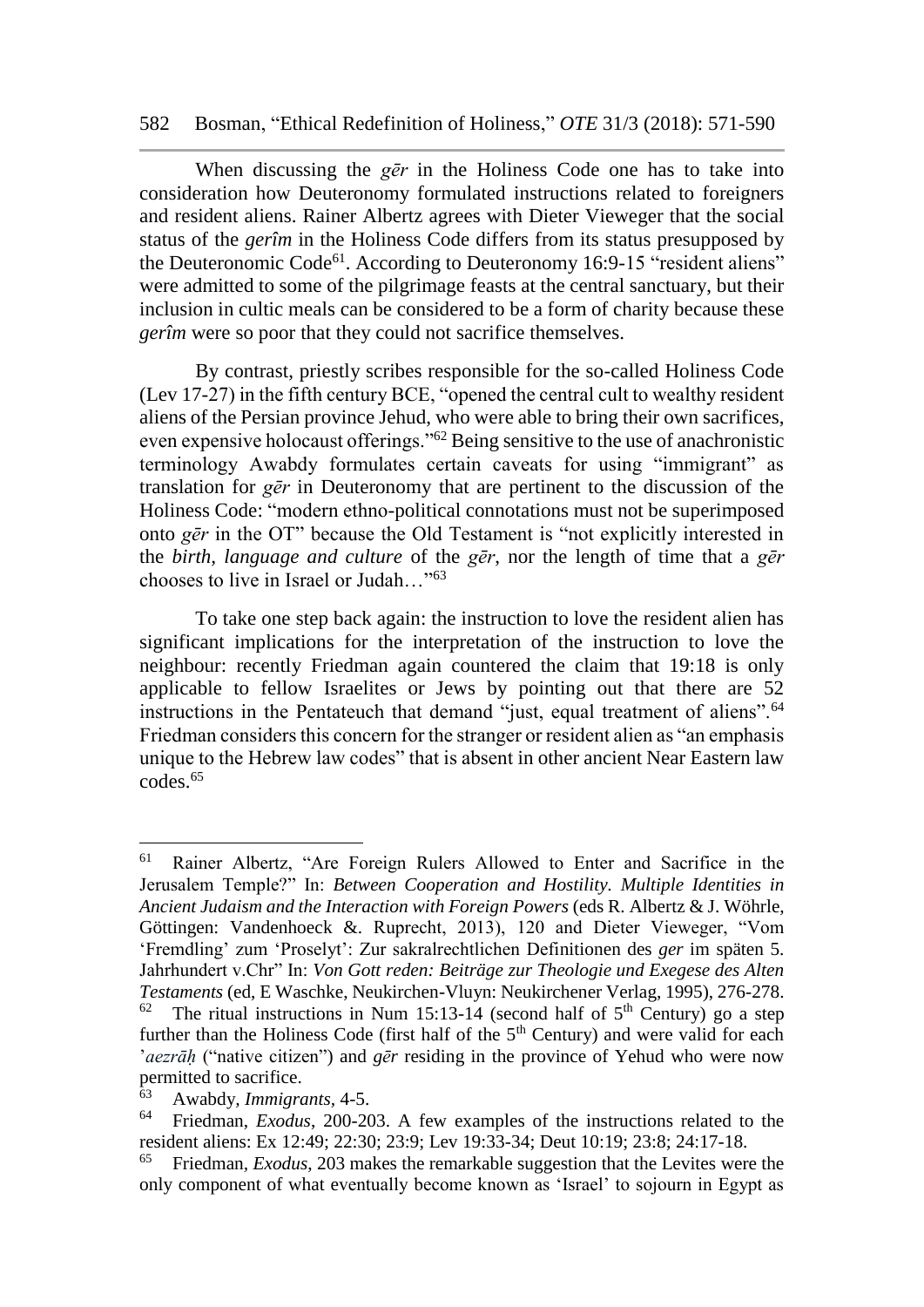I agree with Esias Meyer that different views of the *gerîm* can be found in the Holiness Code, but more in the sense of the co-existence of views than a linear progression from one view to another. The *gēr* was not only perceived as a vulnerable object of charity, but also as an economically and socially upwardly mobile resident alien who had to obey the instructions or prohibitions applicable to Israel (early Jewish communities). Leviticus 19: 33-34 introduced a third view that love (as care and loyalty) was due to resident aliens as a prerequisite to being holy. $66$ 

## **E REDEFINING 'HOLINESS' IN LEVITICUS 19 AND THE HOLINESS CODE**

Several scholars, such as Gerstenberger, focus on the post-exilic period to make sense of how a changing priestly understanding of the concept of holiness impacted on how the instructions to love the neighbour and the resident aliens were interpreted and appropriated<sup>67</sup>. It is clear that "holiness" was now perceived to be prescriptive for both cultic and everyday life. Furthermore, the double reference that "holy" applies to both God and the addressees is significant, and although it is only explicitly mentioned in the introductory superscript, it is implied throughout the whole of the chapter.

The demand to be "holy" not only impacted on the way in which cultic rituals were performed, because the audience were required to become and remain "holy" by being obedient to the divine commandments and submitting to the will of God – commandments that include the injunction to love the neighbour and the resident alien. According to Gerstenberger holiness "is a sphere of power and purity unique to God" and therefore his "house" (usually the temple in Jerusalem) forms part of the holy sphere resulting from his holy presence and access to the holy space required a holy life-style.<sup>68</sup> Leviticus 19 is focused on the establishment and maintenance of this holy lifestyle that would resonate with the holiness of God and the rituals discussed in the first half of the book of Leviticus. It is also important to take note how the individual Israelite is addressed in chapter  $19^{69}$ : once as a "brother" (' $\bar{a}h$ ), but three times as a "neighbour" or "fellow Israelite" (*rēaʻ*) and as a "fellow in faith" *(ʻāmît*).

<sup>&#</sup>x27;aliens'. This brings him to the following contentious conclusion: "The experience of being aliens, of being oppressed, apparently led Israel's clergy and teachers, the Levite priests, to say: 'You must never do that.'"<br><sup>66</sup> Esias E Meyer, "Liefde vir die Vr

<sup>66</sup> Esias E Meyer, "Liefde vir die Vreemdeling in Levitikus 19: uiteenlopende sienings oor vreemdelinge in die Heiligheidswetgewing" *LitNet Akademies* 12/3 (2015): 489-490.

<sup>67</sup> Gerstenberger, *Leviticus*, 281-286.

<sup>68</sup> Gerstenberger, *Leviticus*, 282.

<sup>69</sup> Gerstenberger, *Leviticus*, 283 – 286 came to the conclusion that the entire Israelite or early Jewish community, including the most vulnerable elements thereof, are now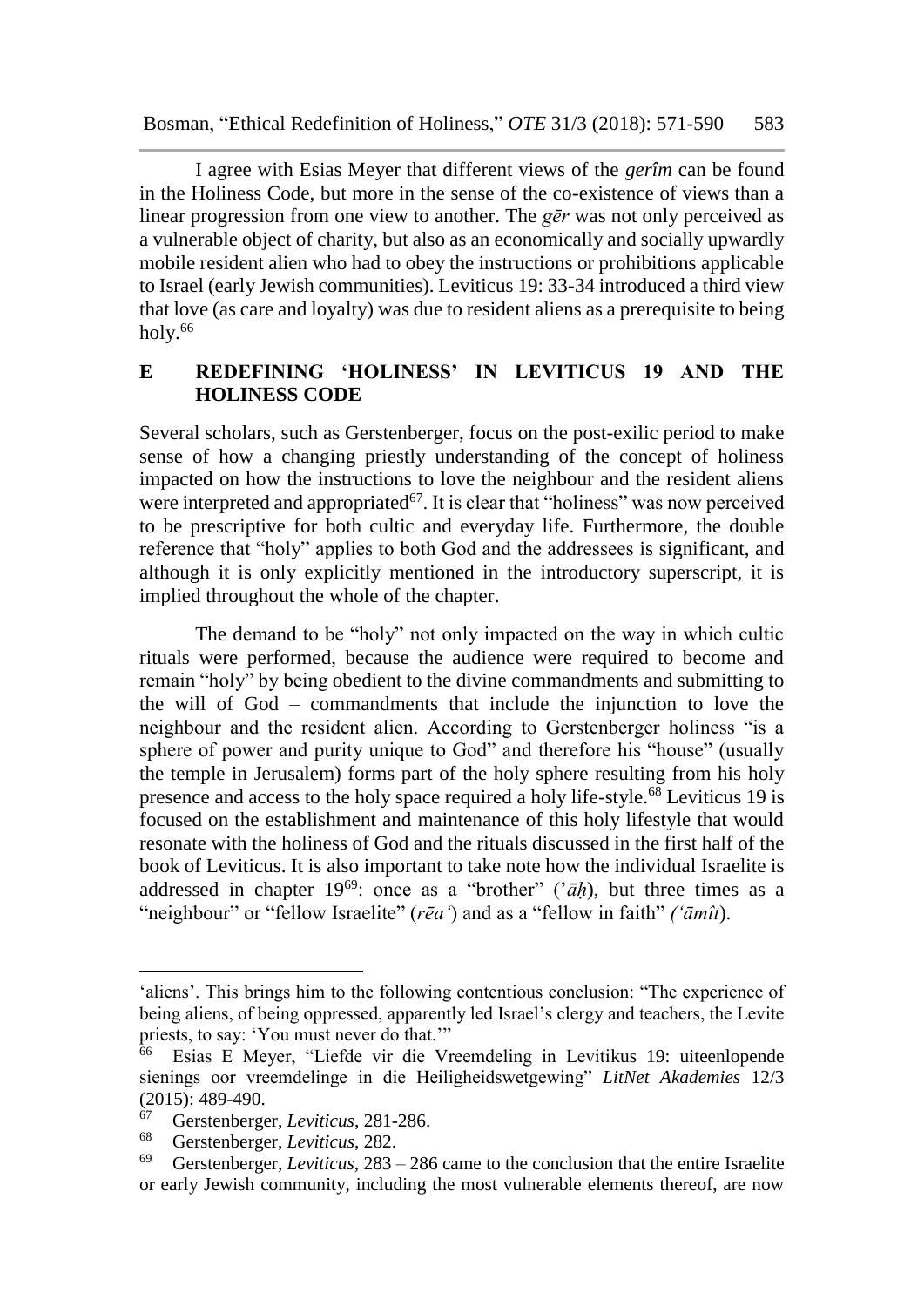#### 584 Bosman, "Ethical Redefinition of Holiness," *OTE* 31/3 (2018): 571-590

It is interesting how different definitions of what "holiness" in Leviticus 19 entails, persist to co-exist: Milgrom goes against the established definition of *qdš* as "separation" (from the supposed root meaning "to cut") and develops a more positive sense of holiness by suggesting "that separation *presuppos*es rather than makes holiness".<sup>70</sup> Bailey persists with the traditional understanding of holiness that it meant "in part, to be distinct, separate, and thus not accept certain aspects of Canaanite culture".<sup>71</sup> But according to Nihan Leviticus 19 commences with an "exhortation to the Israelites to lead a holy life, that is, in conformity with Yahweh's holiness" and this is concluded in verse 37 with a final exhortation to keep all God's statutes (*hukôt*) and ordinances (*mishpatîm*) – establishing a clear link between obedience to the love commands and the keeping of all legal prescriptions.<sup>72</sup>

One must also take note that there seems to be a strong structural emphasis on what "holy practices" entail (Lev. 19), since it is framed by what "unholy practices" one must avoid (Lev. 18  $\&$  20). Holiness is defined both negatively and positively: to avoid "unholy practices", as well as being holy characterised by "the practice of righteousness"<sup>73</sup>.

The importance of "holiness" in Leviticus 19 becomes clear when one realises that the refrain, "I am YHWH" or 'I am YHWH your God" abbreviates the command "you shall be holy, for I YHWH your God am holy". In the Old Testament "holiness" is often related to "separation" because that which is considered holy "is separated from common use and devoted to the service of God"<sup>74</sup> Rogerson argues further that "this idea of holiness as separation is challenged and enlarged in Leviticus 19" due to several examples in chapter 19 of "social justice and respect for the natural world"… Leviticus 19 demonstrates that "holiness" is not focussed on "religious matters" only but "embraces… aspects of daily life".<sup>75</sup>

defined in terms of their God and not in terms of land possession, nationality or the monarchy.<br><sup>70</sup> Iacob

Jacob Milgrom, *Leviticus, A Continental Commentary* (Minneapolis: Augsburg, 2004), 219-220 and Mark W. Elliot, *Engaging Leviticus: Reading Leviticus theologically and with its past interpreters* (Eugene: Cascade, 2012), 199.

<sup>71</sup> Bailey, *Leviticus*, 227.

<sup>72</sup> Nihan, *Priestly Torah*, 456 argues for a causal relationship between Israel's holiness and obedience to the statutes and ordinances of the Lord that are "explicitly defined in the first exhortation of ch. 20 v.7-8, where these two notions are taken up and developed."

<sup>73</sup> Sklar, *Leviticus*, 241. Hans-Peter Mathys, *Liebe deinen Nächsten wie dich selbst*. OBO 71. (Freiburg: Universitätsverlag, 1990), 173 concluded in similar vein that the command to love the neighbour must be seen in close connection with righteousness.

 $^{74}$  Rogerson, "Leviticus 19", 53.<br> $^{75}$  Rogerson "Leviticus 19", 53.

Rogerson, "Leviticus 19", 53-54.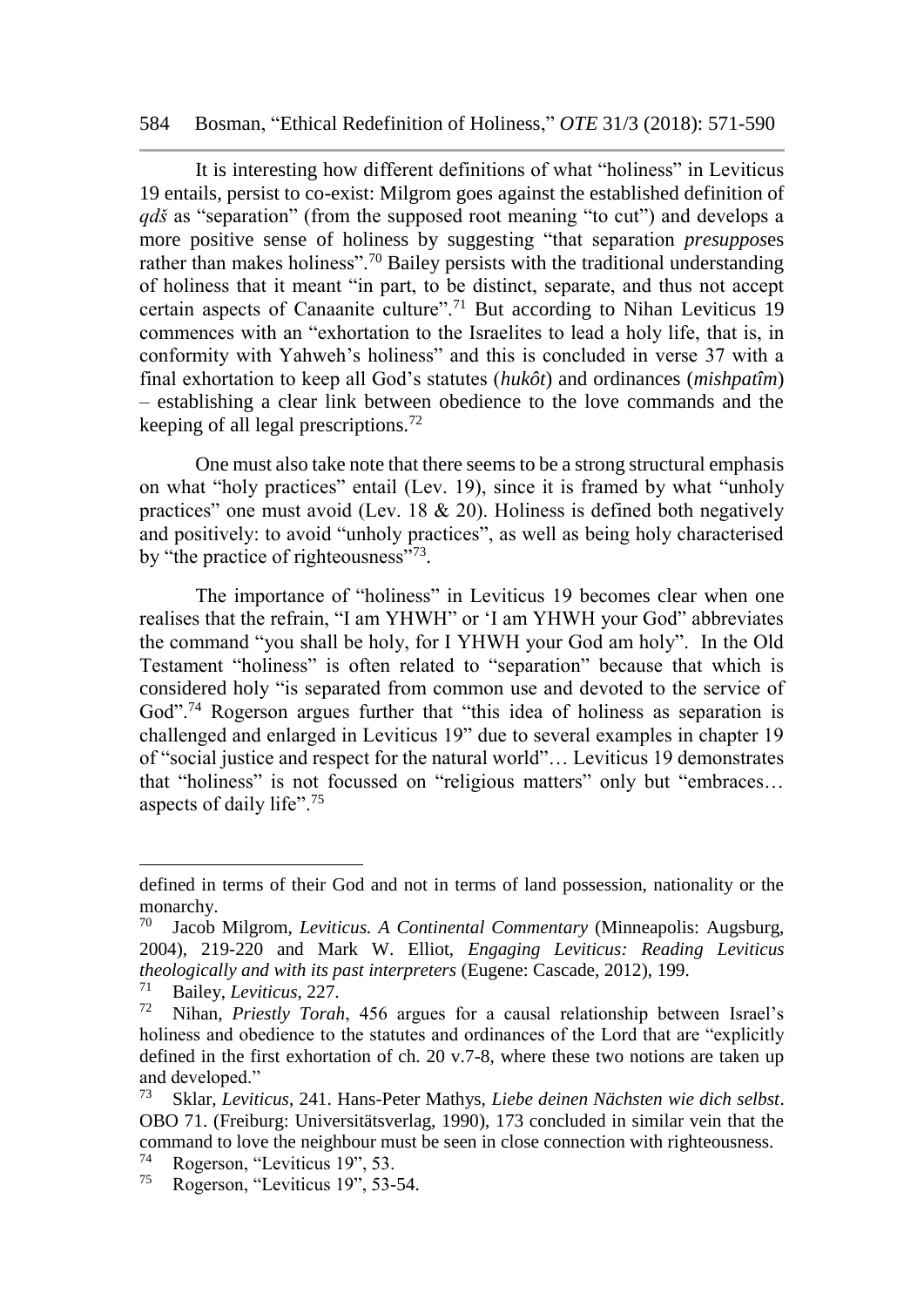Some recent Leviticus scholarship recognises the profound impact that a changed understanding of holiness had on the love commandments. Hieke refers to the change in the understanding of the concept of holiness as a "*Quantensprung*" <sup>76</sup>: in the first 16 chapters "holiness" is confined to cultic (especially sacrificial) rituals and the participation of priests and Levites. However, from chapter 17 onwards holiness becomes part of social interaction in general – daily life now had to comply with being holy.<sup>77</sup>

One can appreciate the fact that the destruction of the temple in Jerusalem in 586 B.C.E. and the subsequent deportation into exile of a significant number of Judeans inevitably had a major impact on the understanding of holiness. Cultic purity and the opportunity to sacrifice outside the Jerusalem temple and beyond the "Holy land" became a challenge. The Holiness Code in the second half of Leviticus (17-26) is "permeated by paranesis referring back to the identity of YHWH and the relationship it established with Israel...<sup>78</sup>. Being "holy" was now determined by the "holy" being of YHWH. Israel and the early Jewish communities in Yehud and the Diaspora now became holy through obedience to the laws and instructions of YHWH, not only to perform cultic rituals like sacrifices, but also to change their social behaviour, not only loving the neighbour but also the foreigner and the resident alien.

Holiness is now possible not only through separation but by a new form of inclusion – by imitating God new inclusive social relations became possible. However, the imitation of God can hardly be perceived as the centre of all Old Testament ethics because certain aspects of God cannot be imitated, some should not be imitated, but some acts of God (such as loving the neighbour and the resident alien) ought to set an example.<sup>79</sup> By imitating acts of God and by orientating ourselves to the vulnerable "other" something authentic of being created in the image of the holy God can be manifested – the "*imitatio Dei*" enabling the "*imago Dei*" through ethically defined holiness!

<sup>76</sup> Hieke, *Levitikus*, 703 summarises: "so wird jetzt der Gedanke verfolgt, diese Heiligkeit in den Alltag der Israelieten hineinzutragen."

<sup>77</sup> Hieke, *Levitikus*, 1146-1147: "'Heilig sein' heist auch, so ist es schon angeklungen, <sup>'</sup>anders sein.'"<br><sup>78</sup> Paavo N T

<sup>78</sup> Paavo N.Tucker, *The Holiness Composition in the Book of Exodus.* FAT 2/98. (Tübingen: Mohr Siebeck, 2017), 188.

<sup>79</sup> There is a potential dark side to the presupposition to imitate God. Esias Meyer, "The Dark Side of the *Imitatio Dei*. Why imitating the God of the Holiness Code is not always a good thing" *OTE* 22/2 (2009), 380 pointed out that there are several images of God in the Holiness Code that should hardly be imitated: for example, YHWH is described as a landowner and slave owner in Leviticus 25: 23, 42 and 55.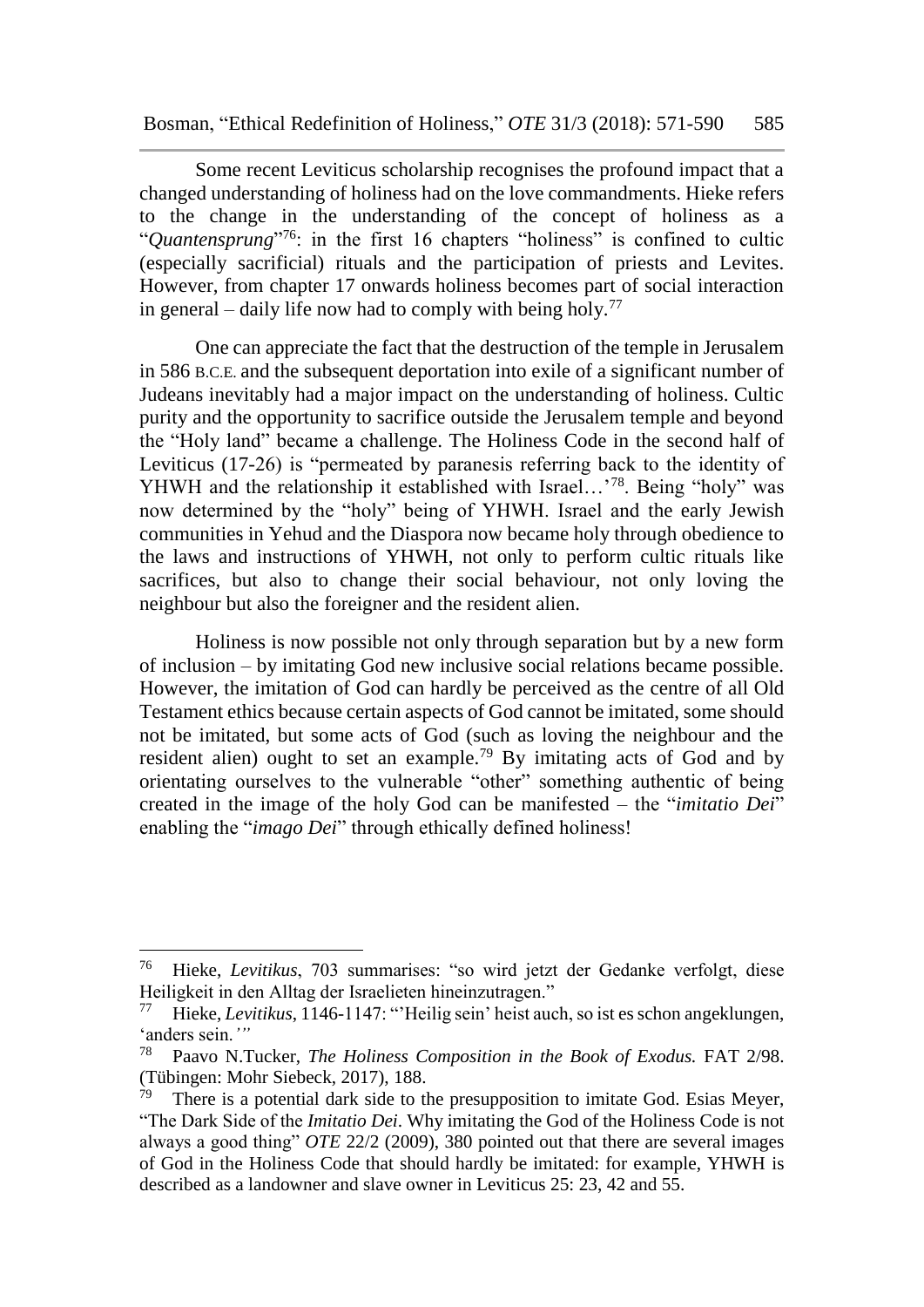### **F CONCLUSION**

Despite the anachronistic ring to the term 'catechism', one can appreciate Gerstenberger's depiction of chapter 19 as "a broad if not comprehensive cate chism of religious life-rules for the early Jewish community". $80$  This collection of life-rules operationalised the ritual prescriptions of the first 16 chapters of the book and provided a distinctive ethical cutting edge to programmatic refrain "to be holy" in chapters 17-26.

The love for the neighbour and the resident alien contributes to the redefinition of "holiness" in Leviticus that is not the result of ritual practices, but the relational bedrock or cause of ritual and sacrifice. In agreement with Hans-Peter Mathys's conclusion that Leviticus 19:18 makes it clear that "Gerechtigkeit und Liebe die beiden Grundforderungen der alttestamentlichen Ethik sind" – one should emphasise that it is not only "love" as a noun, but "love" in action $81$ .

Leviticus 19 is a remarkable example of inner-biblical exegesis that reinterprets several existing laws (i.e. Covenant Code, Deuteronomic Code etc.). It also redefined the requirements of a holy life in the time after the Babylonian Exile<sup>82</sup>. This reinterpretation of existing instructions can probably be taken as an indication of "the observance of the *entire* Torah…"<sup>83</sup>. Furthermore, the clear connection between ethical behaviour and holiness is "a complete innovation" in comparison with some of the other older collections of legal instructions in the Old Testament.<sup>84</sup>

Whereas Rudolph Otto defined holiness as the numinous and aweinspiring characteristic of God that no human could achieve or comprehend<sup>85</sup>, Mircea Eliade perceived divine holiness to be present in the world around us and accessible to humans – space (temples, sanctuaries etc.), time (Sabbath, Passover etc.) and people (priests, Levites) can become "holy"<sup>86</sup>. This study of Leviticus 19 argues that the concept of holiness presupposed in the first half of Leviticus presuppose a type of holiness according to which God appointed certain humans

<sup>80</sup> Gerstenberger, *Leviticus,* 265. The reference to an "early Jewish community" implies a postexilic dating for Leviticus 19 as a type of "catechism" that attempted to combine the interests of diverging Jewish groups in Yehud and the diaspora.

<sup>&</sup>lt;sup>81</sup> Mathys, *Liebe*, 172.

Lev 19 has parallels in several other legal codes: it is a commentary on several of the Ten Commandments; there are also clear references to Ex 20-23, Deut 12-26 and Lev  $1-16$ .<br> $83$  Nihar

<sup>83</sup> Nihan, *Priestly Torah*, 466-467.

<sup>84</sup> Nihan, *Priestly Torah*, 475 described how holiness entailed the rejection of "unclean alimentary customs" (Ex 22:30; Deut 14:21) and non-Yahwistic rituals (Deut  $7:5-6$ ; 14:2).<br> $85\quad \text{Pudolph}$ 

<sup>85</sup> Rudolph Otto, *The Idea of the Holy.* (London: Oxford University Press, 1923).<br>86 Mircea Eliade *The Sacred and the Profane: The Nature of Peligion* (San Die

<sup>86</sup> Mircea Eliade, *The Sacred and the Profane: The Nature of Religion*. (San Diego: Harcourt, 1959).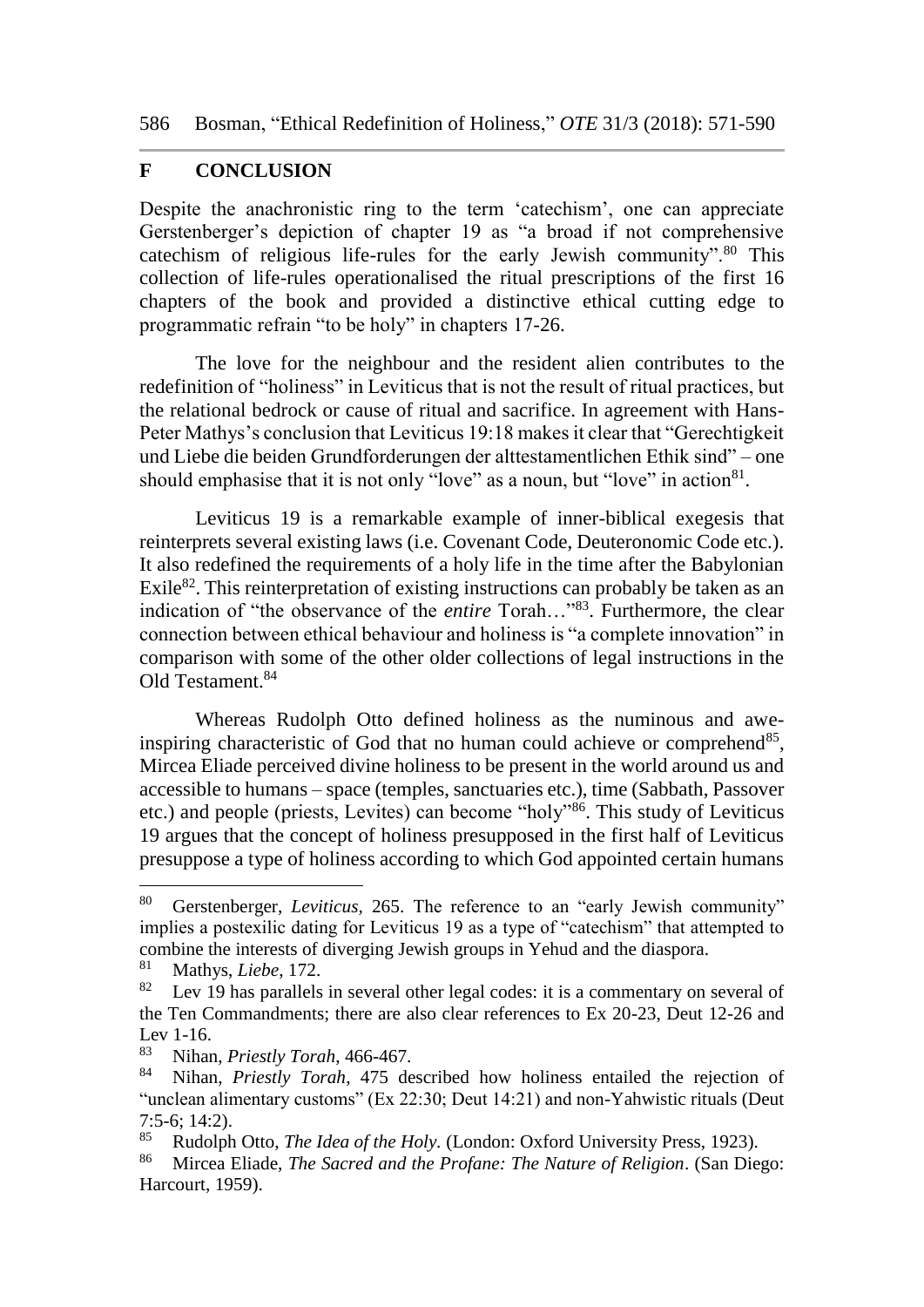to be considered holy (priests and Levites) and that the second half of Leviticus argues that holiness can be redefined and achieved through obedience to divine instructions (loving the neighbour and the resident alien) $87$ .

Against this background I conclude in conjunction with Naomi Koltun-Fromm that "holiness" constitutes a central category for self-definition in the formation of postexilic identity $88$ . During this process of identity formation, the Hebrew Bible or Old Testament reflects diverging concepts of holiness: one group saw holiness as "ascribed" (i.e. inherited through genealogy, like the priests and Levites in Lev. 1-15); and another group perceived holiness as "achieved" (though ritualised behaviour and obedience to commandments to love the neighbour and the resident alien in Lev. 19). Obedience to the instructions to love the neighbour and the resident alien made it possible for "all Israel" and beyond to become holy without the mediation of priests. However, Leviticus 19 does not make priests or the cult redundant, but the inclusive instructions to love both the neighbour and the resident alien made it possible for those living in the diaspora, who did not have access to priests and the cult, to become holy – establishing a consistent interconnectedness between cult and ethics.

Closely related to the above, one should take note of Eberhard Jüngel's definition of love as "an event where even the highest degree of self-reference dissolves into an even higher self-giving".<sup>89</sup> Against this background I also concur with Andreas Schüle that loving the neighbour and the stranger involves special kinds of creative acts that open up new and transformative spaces and relations in all regions of social life, usually divided by race, economic class, gender orientation and religion<sup>90</sup>. Holiness is thus achieved not through

<sup>87</sup> At this point one should also give credit to Martha Himmelfarb, *A Kingdom of Priests. Ancestry and Merit in Ancient Judaism* (Philadelphia: University of Pennsylvania Press, 2006), 10 who proposed that biblical authors had to negotiate the tension between the theological perception that Israel was holy by birth (ancestry) and an Israel (corporate and individually) that was holy by piety (merit through obedience). She also suggests that this tension undergirds ancient postbiblical Judaism.<br><sup>88</sup> Naomi Koltun-Fromm *Hermeneutics and Holiness Ancient Jewish an* 

<sup>88</sup> Naomi Koltun-Fromm, *Hermeneutics and Holiness. Ancient Jewish and Christian Notions of Sexuality and Religious Community* (New York: Oxford University Press, 2010), 4-6, 31-34, 239. This study of Leviticus 19 is interested in how definitions of holiness allowed and disallowed access to God – these definitions also had profound implications for the exercise of power in postexilic Jewish communities of faith.

<sup>89</sup> Eberhard Jüngel, *Gott als Geheimnis der Welt: Zur Begründing der Theologie des Gekreuzigten im Streit zwischen Theismus und Atheismus*. (Tübingen: Mohr & Siebeck,1986), 435: love as "ein Ereignis einer inmitten noch so grosser Selbstbezüglichkeit immer noch grössen Selbstlosigkeit."

Andreas Schüle, "Sharing and Loving. Love, Law and the Ethics of Cultural Memory in the Pentateuch". In: Andreas Schüle, *Theology from the Beginning*. FAT 2/113 (Tübingen: Mohr Siebeck, 2017), 321.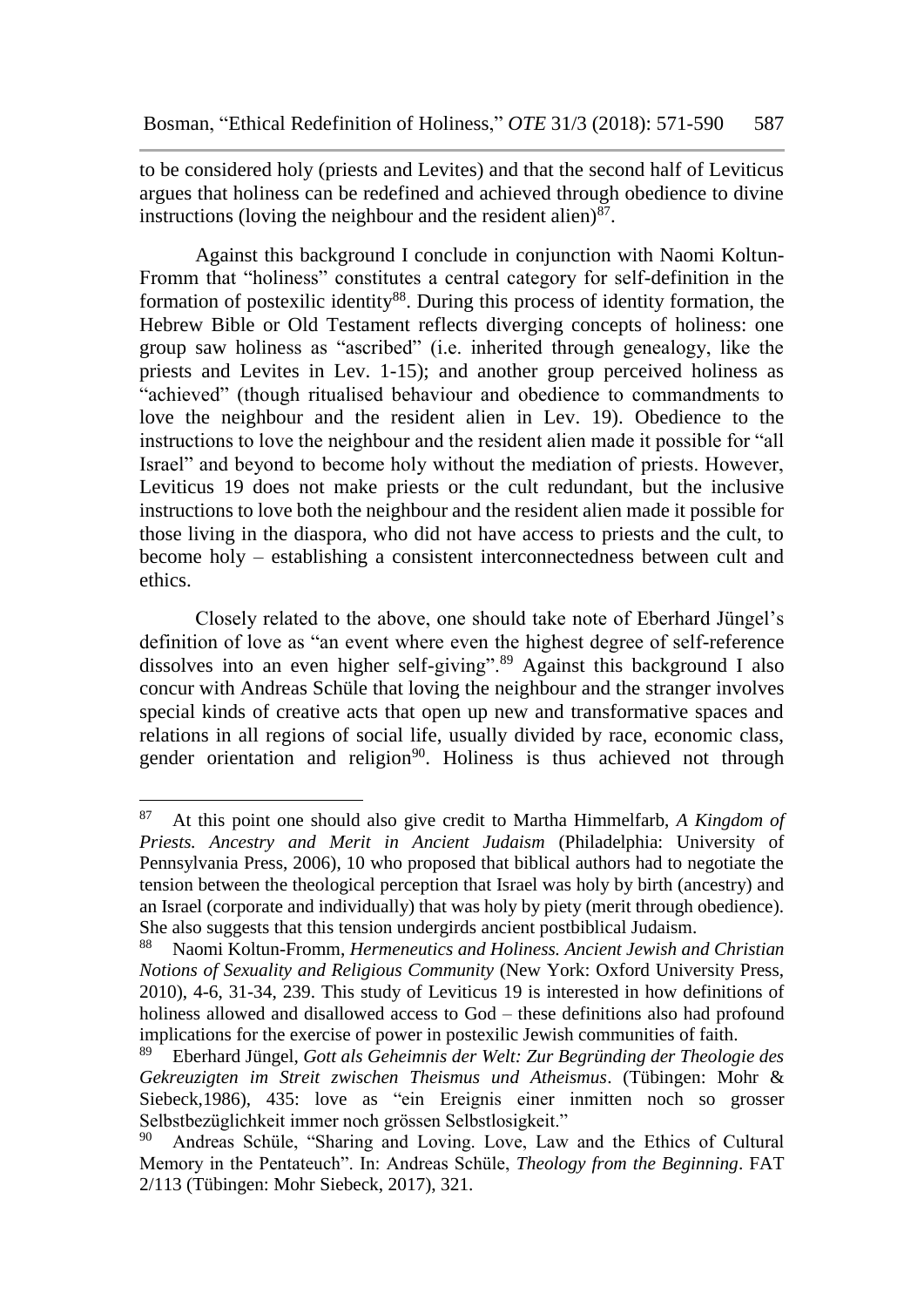exclusion or separation but by an inclusive attitude, thereby including those who are different from you.<sup>91</sup>

In the final analysis it boils down to the question: How do we live "holy" lives that do not separate but include the most vulnerable, accepting the challenge that taking care of the vulnerable "other" will allow us to be obedient to the instructions to love our neighbours and resident aliens?<sup>92</sup>

#### **BIBLIOGRAPHY**

- Albee, Richard A. "Asymmetrical Continuity of Love and Law between the Old and New Testaments: Explicating the Implicit Side of a Hermeneutical Bridge, Leviticus 19:11-18." *JSOT* 31/2 (2006):147-166. [https://doi.org/10.1177/](https://doi.org/10.1177/%200309089206073098)  [0309089206073098](https://doi.org/10.1177/%200309089206073098)
- Albertz, Rainer. "Are Foreign Rulers Allowed to Enter and Sacrifice in the Jerusalem Temple?" Pages 115-123. In: *Between Cooperation and Hostility. Multiple Identities in Ancient Judaism and the Interaction with Foreign Powers*. Edited by R. Albertz & J. Wöhrle, Göttingen: Vandenhoeck &. Ruprecht, 2013. https:// doi.org/10.13109/9783666550515.115
- Bailey, Lloyd R. *Leviticus – Numbers*. Smyth & Helwys Bible Commentaries. Macon: Smyth & Helwys, 2005.
- Driver, Samuel R. *An Introduction to the Literature of the Old Testament* 2 ed. Edinburgh: T&T Clark, 1991.
- Eliade, Mircea. *The Sacred and the Profane: The Nature of Religion*. San Diego: Harcourt, 1959.
- Elliot, Mark W. *Engaging Leviticus: Reading Leviticus Theologically and with its past Interpreters.* Eugene: Cascade, 2012.
- Erbele-Küster, Dorothea. "Zur Anthropology der Ethik der (Liebes) Gebote." Pages 341-354 in *Individualität und Selbstreflexion in den Literaturen des Alten Testaments*.
- VWGTh 48. Edited by Andreas Wagner & Jürgen van Oorschot ; Leipzig: Evangelische Verlaganstalt, 2017.
- Friedman, Richard E. *Exodus*. New York: HarperOne, 2017.
- Gerstenberger, Erhard S. *Leviticus. A Commentary*. OTL. Louisville: Westminster / John Knox, 1996.

 $91$  Future research on this chapter might be well advised to go beyond the Old Testament discussions of the topic and be informed by related research in theological and philosophical ethics. For example: the philosophical-ethics of Emmanuel Levinas, *Otherwise than Being*. (Dordrecht: Nijhoff, 1974) has the potential to contribute to the multidisciplinary interface between exegesis and ethics that takes as point of departure not the "responsibility of being" but the "responsibility of the other". There is no symmetry between the "self" and the "other", but rather asymmetry that is rooted in the priority of the other: The self is itself when and only when it is fore-the-other.

 $\frac{92}{92}$  A question that rings true not only in Africa, but also in many parts of America, Asia and Europe where communities of faith are all the more confronted by the challenge and the responsibility of taking care of the rapidly growing migrant "vulnerable other".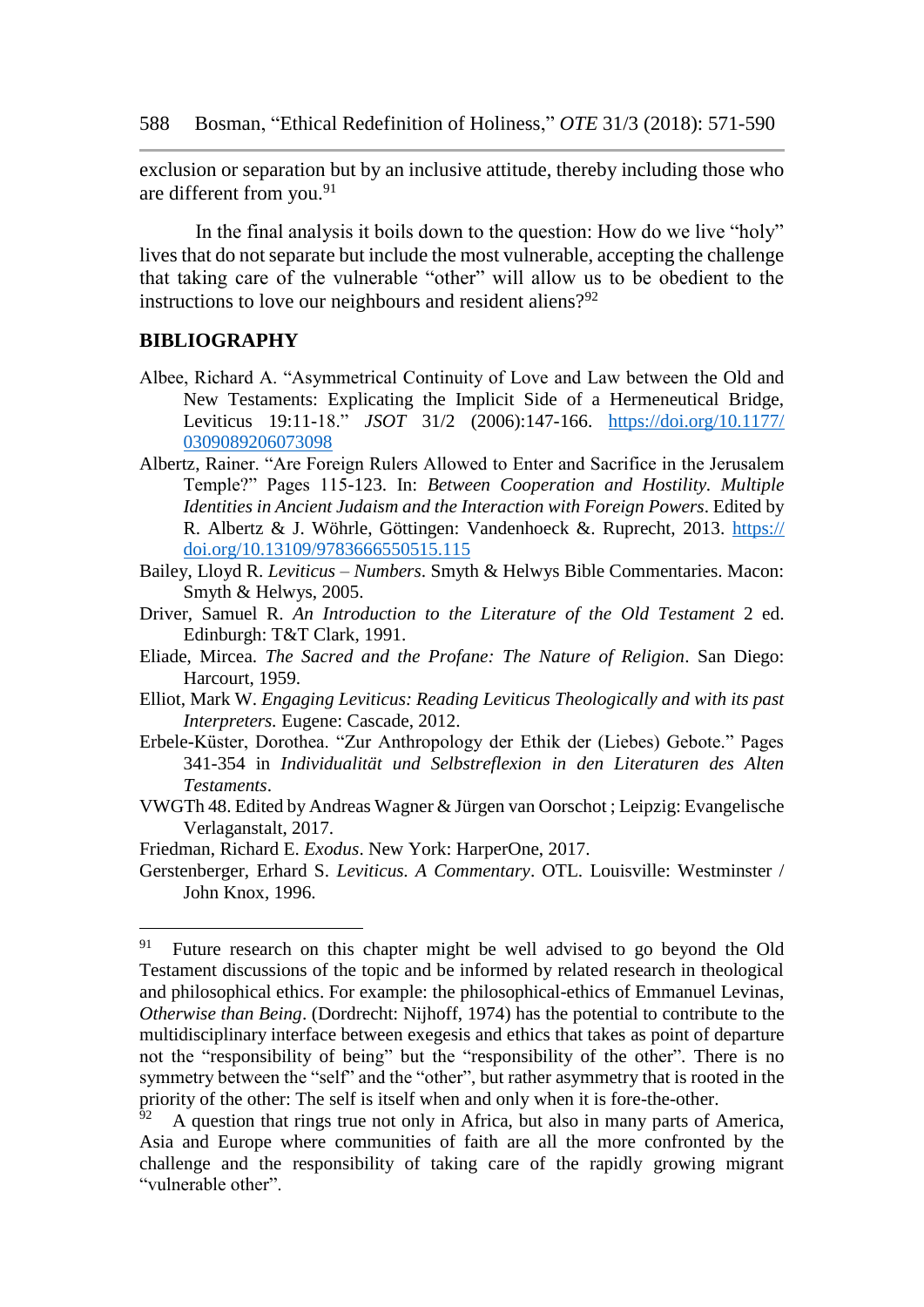Hieke, Thomas. *Levitikus 17-26*. HThKAT. Freiburg: Herder, 2014.

- Himmelfarb, Martha. *A Kingdom of Priests. Ancestry and Merit in Ancient Judaism.* Philadelphia: University of Pennsylvania Press, 2006.
- Jagersma, Henk. *Leviticus 19*. Assen: van Gorcum, 1972. Jenni, Ernst. *Die hebraïschen Präpositionen III. Die Präposition Lamed*. Stuttgart: Kohlhammer, 2000.
- Jüngel, Eberhard. *Gott als Geheimnis der Welt: Zur Begründing der Theologie des Gekreuzigten im Streit zwischen Theismus und Atheismus*. Tübingen: Mohr & Siebeck,1986.
- Kaminsky, Joel S. "Loving One's (Israelite) Neighbour: Election and Commandment in Leviticus 19", *Interpretation* 62/2 (2008): 123-132. [https://doi.org/10.1177](https://doi.org/10.1177%20/002096430806200202)  [/002096430806200202](https://doi.org/10.1177%20/002096430806200202)
- Kim, Jin-Myung. *Holiness and Perfection: A Canonical unfolding of Leviticus 19*. Bern: Peter Lang, 2011. <https://doi.org/10.3726/978-3-0351-0186-7>
- Klostermann, August. "Beiträge zur Entstehungsgeschichte des Pentateuchs." *Zeitschrift für die gesammte Lutherische Theologie und Kirche* 38/3 (1877): 401- 455.
- Knohl, Israel. *The Sanctuary of Silence: The Priestly Torah and the Holiness School*. Minneapolis: Fortress, 1995.
- Koltrun-Fromm, Naomi. *Hermeneutics and Holiness. Ancient Jewish and Christian Notions of Sexuality and Religious Community*. New York: Oxford University Press, 2010.
- Levinas, Emmanuel. E. *Otherwise than Being*. Dordrecht: Nijhoff, 1974.
- Levine, Baruch. *Leviticus*. JPS. Philadelphia: Jewish Publication Society, 1989.
- Malamat, Abraham. "Love your neighbour as yourself: What it really means." *BAR*  16/4 (1990): 50-51.
- Mathys, Hans-Peter. *Liebe deinen Nächsten wie dich selbst. Untersuchungen zum alttestamentliche Gebot der Nächsteliebe (Lev 19, 18)*. OBO 71. Freiburg: Universitätsverlag, 1990.
- Meyer, Esias E. "The Dark Side of the *Imitatio Dei*. Why imitating the God of the Holiness Code is not always a good thing". *OTE* 22/2 (2009): 273-283.
	- \_\_\_\_\_\_\_\_\_. "Liefde vir die Vreemdeling in Leviticus 19: uiteenlopende sienings oor vreemdelinge in die Heiligheidswetgewing". *LitNet Akademies* 12/3 (2015): 487- 516.
		- \_\_\_\_\_\_\_\_\_. "The Reinterpretation of the Decalogue in Leviticus 19 and the Centrality of the Cult", *SJOT* 30/2 (2016): 198-214. [https://doi.org/10.1080/09018328.](https://doi.org/10.1080/09018328.%202016.1226048)  [2016.1226048](https://doi.org/10.1080/09018328.%202016.1226048)

Milgrom, Jacob. *Leviticus 17 – 22*. AB. New York: Doubleday, 2000.

\_\_\_\_\_\_\_\_\_. *Leviticus. A Continental Commentary*. Minneapolis: Augsburg, 2004.

- Nihan, Christophe. *From Priestly Torah to Pentateuch*. FAT II/25. Tübingen: Mohr Siebeck, 2007. <https://doi.org/10.1628/978-3-16-151123-3>
- Noth, Martin. *Das dritte Buch Mose: Leviticus*. ATD. Göttingen: Vandenhoeck & Ruprecht, 1966.
- Otto, Rudolph. *The Idea of the Holy.* London: Oxford University Press, 1923.
- Rogerson, John W. "Leviticus 19 and the meaning of Holiness." Pages 43-55 in *Leviticus in Practice*. Edited by John W. Rogerson, Dorset: Deo Publishing, 2014.
- Rooker, Michael F. *Leviticus*, NAC 3A. Nashville: Broadman & Holman, 2000.